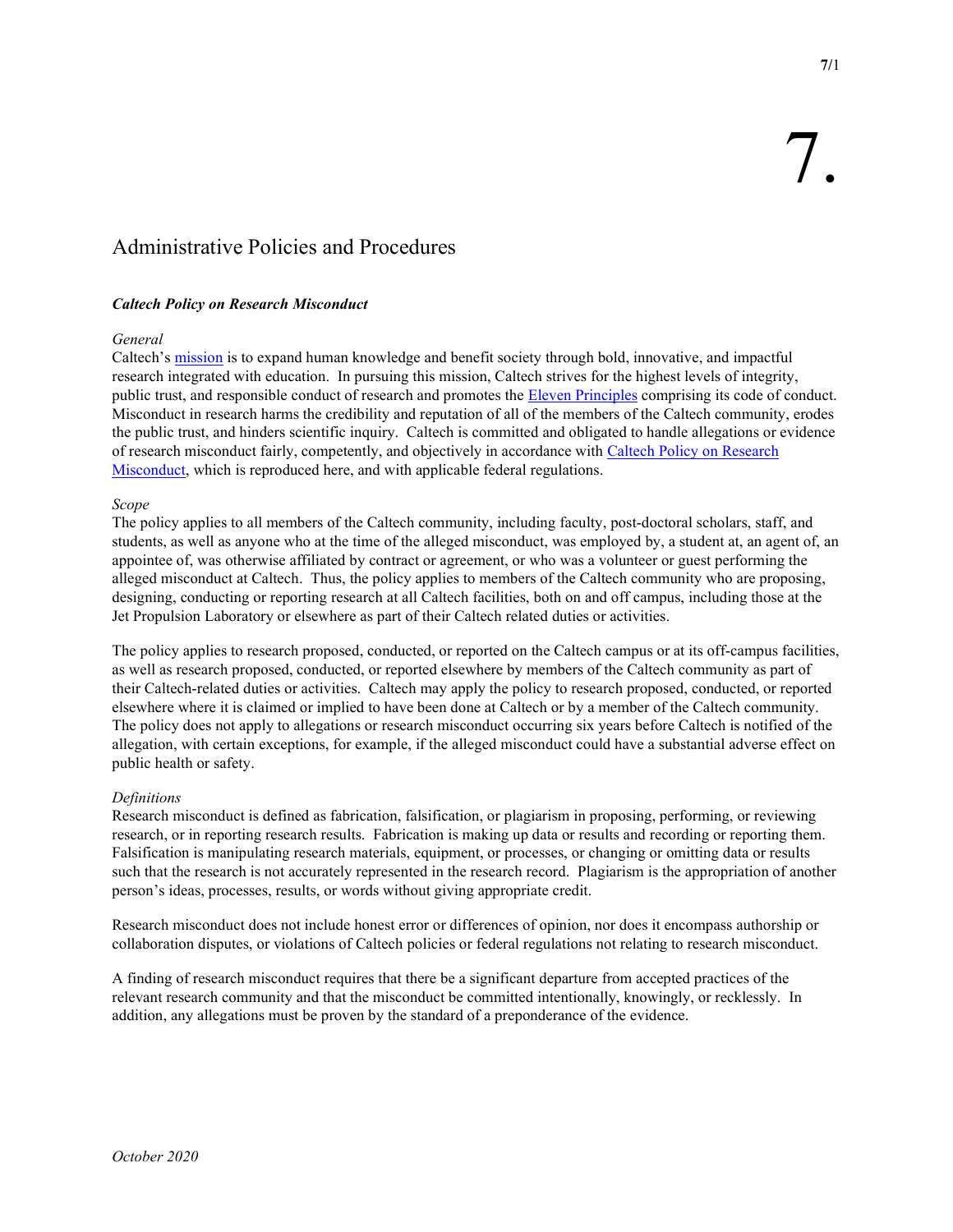# Rights and Responsibilities

All members of the Caltech community, including those based at off-campus facilities, have a responsibility to cooperate in the review of allegations of research misconduct during an inquiry or investigation. This responsibility includes providing all relevant evidence and maintaining confidentiality when appropriate.

No person may participate in the assessment, inquiry, or investigation (other than the complainant, respondent, and witnesses) if they have an actual or potential conflict of interest in the proceedings in accordance with the Caltech Conflicts of Interest Policy.

While Caltech has the primary responsibility for prevention and detection of research misconduct, and for the inquiry, investigation, and adjudication of research misconduct alleged to have occurred at Caltech or by the members of the Caltech community, government agencies have ultimate oversight authority for research supported by their funding.

# Research Integrity Officer

Caltech's Research Integrity Officers are Caltech's Vice Provost for Research and JPL's Chief Scientist. The Research Integrity Officers have primary responsibility for implementing Caltech's policy and procedures relating to research misconduct. These responsibilities include:

- meeting with people in confidence who are unsure if they should bring an allegation;
- receiving allegations of research misconduct;
- assessing allegations of research misconduct to determine whether an inquiry is warranted;
- sequestering and maintaining relevant data and other evidence;
- communicating with respondents, complainants, and witnesses regarding the process, allegation, evidence, and reports as described herein;
- appointing a chair and other members of the inquiry and investigation committees;
- ensuring that no person with an unresolved potential or actual conflict of interest is involved in the process;
- protecting from retaliation or restoring the positions or reputations of complainants and witnesses acting in good faith;
- informing the Provost and, if the alleged misconduct occurred at JPL, the JPL Director, and others who need to know of progress;
- notifying and providing reports to federal agencies and other sponsors;
- ensuring that Caltech's administrative actions are enforced and notifying other relevant parties of those actions; and
- maintaining the records of the research misconduct process.

The Research Integrity Officers may delegate some or all of their responsibilities as they deem appropriate and must not participate if they have an actual or potential conflict of interest. The Research Integrity Officers typically delegate their responsibilities during the assessment and inquiry stages to the appropriate Division Chair or JPL Associate Chief Scientist, who may work with the Director of Research Compliance in consultation with the Office of the General Counsel to ensure the responsibilities are fulfilled. In the investigation stage, the Research Integrity Officers typically delegate their responsibilities to the Director of Research Compliance on campus and the JPL Associate Chief Scientist. The Director of Research Compliance and the JPL Associate Chief Scientist will work together as appropriate.

# Complainant

The complainant means a person who in good faith makes an allegation of research misconduct. Complainants are not limited to members of the Caltech community. The complainant's responsibilities include maintaining confidentiality, and unless the complainant chooses to remain anonymous, cooperating with the inquiry and investigation. In certain circumstances, such as when an allegation is brought anonymously, there is no complainant.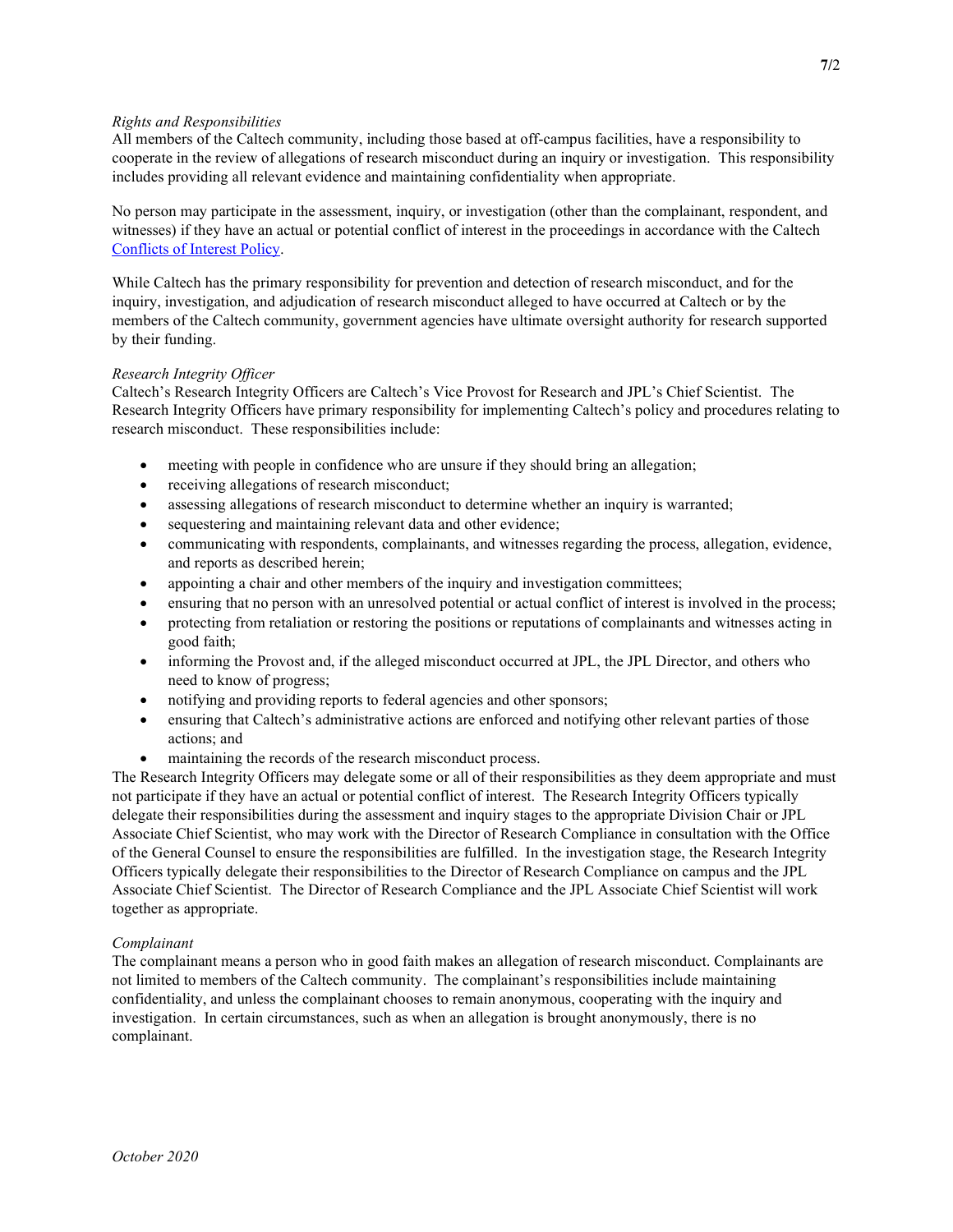# Respondent

The respondent means a person against whom an allegation of research misconduct is directed, or who is the subject of a research misconduct proceeding. Additional respondents may be identified during an inquiry or investigation. The respondent's responsibilities include maintaining confidentiality and cooperating with the inquiry and investigation.

# Witness

A witness is any available person who has been reasonably identified as having information regarding any relevant aspect of an investigation. To the extent available, witnesses shall be interviewed during the investigation, provided with a transcript of their own interviews, and given a reasonable period of time to make corrections to the transcript to be included in the record.

## Responsibility to Report Misconduct

All members of the Caltech community, including those at all off campus facilities, have a responsibility to report observed, suspected, or apparent research misconduct. It may be reported to the Vice Provost for Research, the Office of Research Compliance, a Division Chair, the JPL Chief Scientist, the JPL Associate Chief Scientist, the JPL "Directors For" ("D4s"), the JPL Ethics Office, the Office of the General Counsel, Audit Services and Institute Compliance , the Caltech Hotline, or the JPL Ethics Help Line. Allegations of research misconduct may be reported anonymously.

When a person is unsure whether a particular incident may be research misconduct or not, they may contact or meet with the Director of Research Compliance or the JPL Associate Chief Scientist to discuss the incident informally in order to help the individual decide whether an allegation is appropriate. This discussion may be anonymous or based on hypothetical facts. If the incident, could not meet the definition of research misconduct, but should otherwise be handled, the Research Integrity Officer may refer the individual or allegation to the appropriate office with responsibility for handling such an incident.

# Confidentiality, Retaliation, and Damage to Reputation

Throughout a research misconduct proceeding, disclosure of the identity of the complainant and respondent will be limited, to the extent possible, to those with a need to know to carry out a fair, thorough, competent, and objective proceeding, and as allowed by law. The identity of witnesses may be similarly limited when the circumstances indicate that the witnesses may be harassed or otherwise need protection. However, Caltech must disclose the identity of complainants and respondents, and witnesses when required by applicable federal regulations, such as when a federal agency reviews a proceeding.

Unless otherwise required by applicable law, any records or evidence from which human research subjects might be identified must be kept confidential, and disclosure is limited to those who have a need to know during the research misconduct proceeding.

If a complainant makes an allegation that is not in good faith, the Research Integrity Officer will inform the Provost (on campus) or the JPL Director who will refer the matter for possible disciplinary action. However, Caltech prohibits retaliation against anyone who makes a good faith allegation of suspected research misconduct, in accordance with its Whistleblower Policy. Any potential or actual retaliation against a complainant, respondent, witness, or research misconduct inquiry or investigation committee member should be reported to the Research Integrity Officer or reported as described in the Whistleblower Policy. The Research Integrity Officer will review the alleged retaliation and, when warranted, take steps to protect or restore the position and reputation of the person against whom the retaliation was directed.

When requested and as appropriate, Caltech will make all reasonable and practical efforts to protect or restore the reputation of respondents alleged to have committed research misconduct, but against whom no finding of research misconduct was made.

## The Assessment of the Allegation

When an allegation of research misconduct is received by an official other than a Research Integrity Officer, it should be immediately brought to the Research Integrity Officer's attention. The Research Integrity Officer will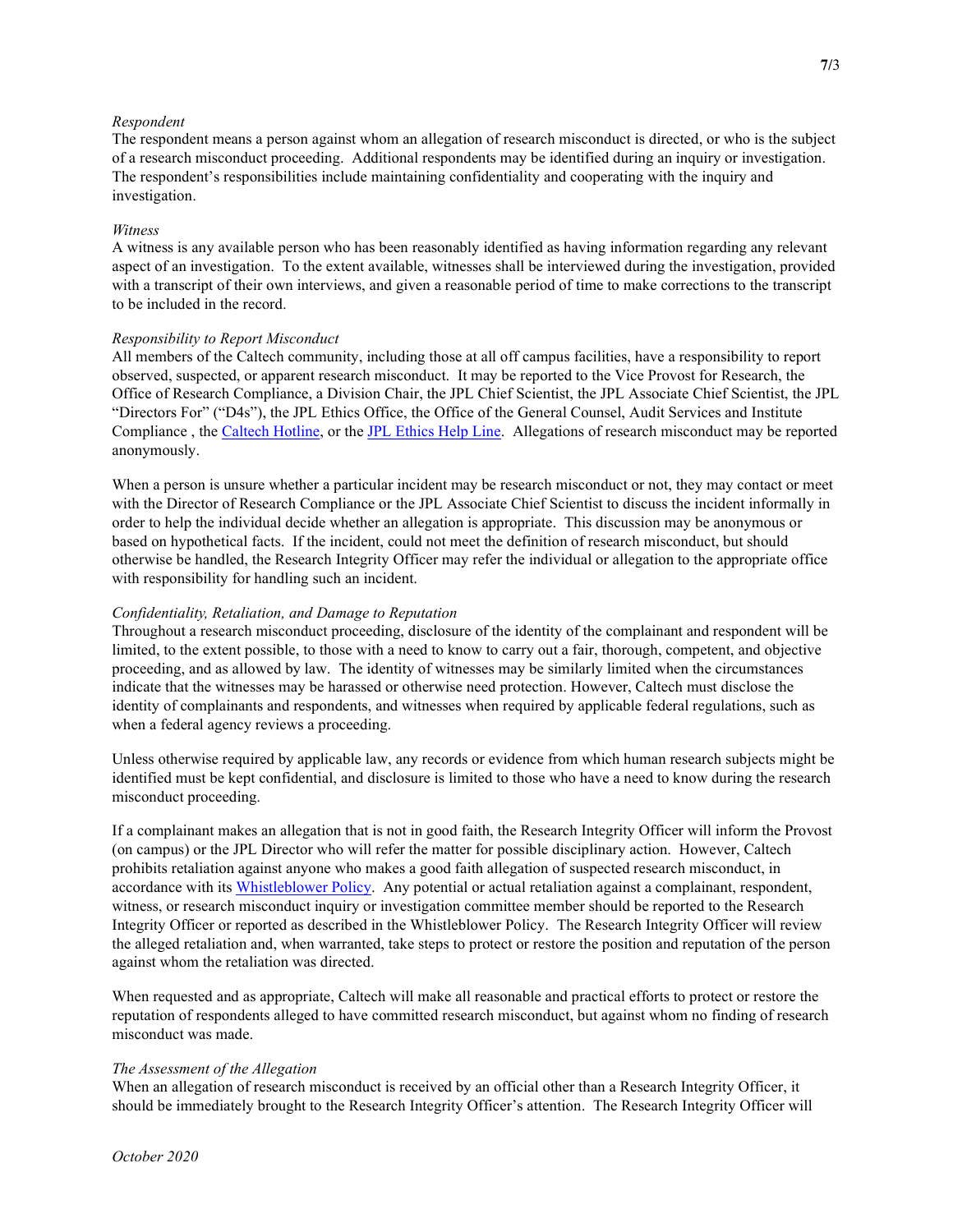typically delegate their responsibility to the appropriate Division Chair or to the JPL Associate Chief Scientist to assess, in a reasonable period of time, any allegation of research misconduct to determine whether the conduct falls within the scope of the policy, whether the allegation, if true, would include conduct that meets the definition of research misconduct, and whether the allegation is sufficiently specific such that potential evidence of research misconduct could be identified. When all of these criteria are met, an inquiry is warranted. If the Research Integrity Officer becomes aware of a possible impropriety and determines that an inquiry is warranted, he or she may initiate an inquiry without a specific allegation or complaint. If it is determined that an inquiry is warranted, the research misconduct proceeding must go forward, even if the complainant or respondent resigns or otherwise leaves or has left Caltech.

In assessing the allegation, the Division Chair or JPL Associate Chief Scientist need not interview the complainant, respondent, or any witnesses, or gather any additional information or data than what was provided with the allegation. However, he or she may do so when it is necessary to determine whether the allegation is sufficiently credible and specific.

If the allegation is true but does not meet the definition of research misconduct, the Division Chair or JPL Associate Chief Scientist will provide counsel to the complainant, try to resolve the issue through a satisfactory means other than the policy, and notify the appropriate Research Integrity Officer.

#### The Inquiry

Initiating an Inquiry: When the Research Integrity Officer's, Division Chair's, or JPL Associate Chief Scientist's assessment of an allegation of research misconduct leads to the determination that an inquiry is necessary, the Division Chair, Associate Chief Scientist or the Research Integrity Officer (as applicable) will initiate an inquiry, in a reasonable amount of time. In some circumstances, it may be more appropriate for the Research Integrity Officer to appoint another individual or a committee to conduct the inquiry, for example, when there is an actual or potential conflict of interest, more than one Division is involved, or where specific scientific expertise is sought.

The purpose of the inquiry is to conduct an initial review of the evidence to determine whether an investigation is warranted. An investigation is warranted when preliminary information-gathering and fact-finding indicate that there is a reasonable possibility that research misconduct may have occurred. The inquiry does not require a full review of all of the evidence related to the allegation.

The Research Integrity Officer may also wish to notify the Provost, JPL Director, and/or President at this stage, and may involve the Office of Research Compliance or JPL Ethics Office for administrative support and the Office of General Counsel for legal support for the research misconduct proceeding.

Conducting an Inquiry: The inquiry begins when the Division Chair or JPL Associate Chief Scientist notifies the respondent in writing of the allegation and of the research misconduct proceeding to follow, or when this is not possible, makes a good faith effort to do so. The respondent is entitled to receive a copy of the policy. Any additional respondents identified during the inquiry must also be notified as soon as reasonably possible. When it would be helpful to the inquiry, the complainant may be notified that an inquiry was warranted based on his or her allegation.

On or before the date the respondent is notified of the inquiry, all practical and reasonable steps must be taken to obtain custody of all the research records and evidence necessary to conduct the research misconduct proceeding. The records and evidence must be inventoried and sequestered in a secure manner, except when the research records or evidence encompass scientific instruments shared by several users, in which case custody may be limited to copies of the data or evidence, as long as the copies are substantially equivalent.

The cognizant Division Chair, the JPL Associate Chief Scientist, and/or committee conducting the inquiry will examine relevant research records and materials and will normally interview the complainant, the respondent, and key witnesses. Then the preliminary evidence, including the testimony obtained during the inquiry, will be evaluated. Based on this evaluation and after consultation with the Research Integrity Officer, the Division Chair or JPL Associate Chief Scientist will recommend whether an investigation is warranted based on the criteria in the policy, any applicable federal regulations, and any sponsor agreements.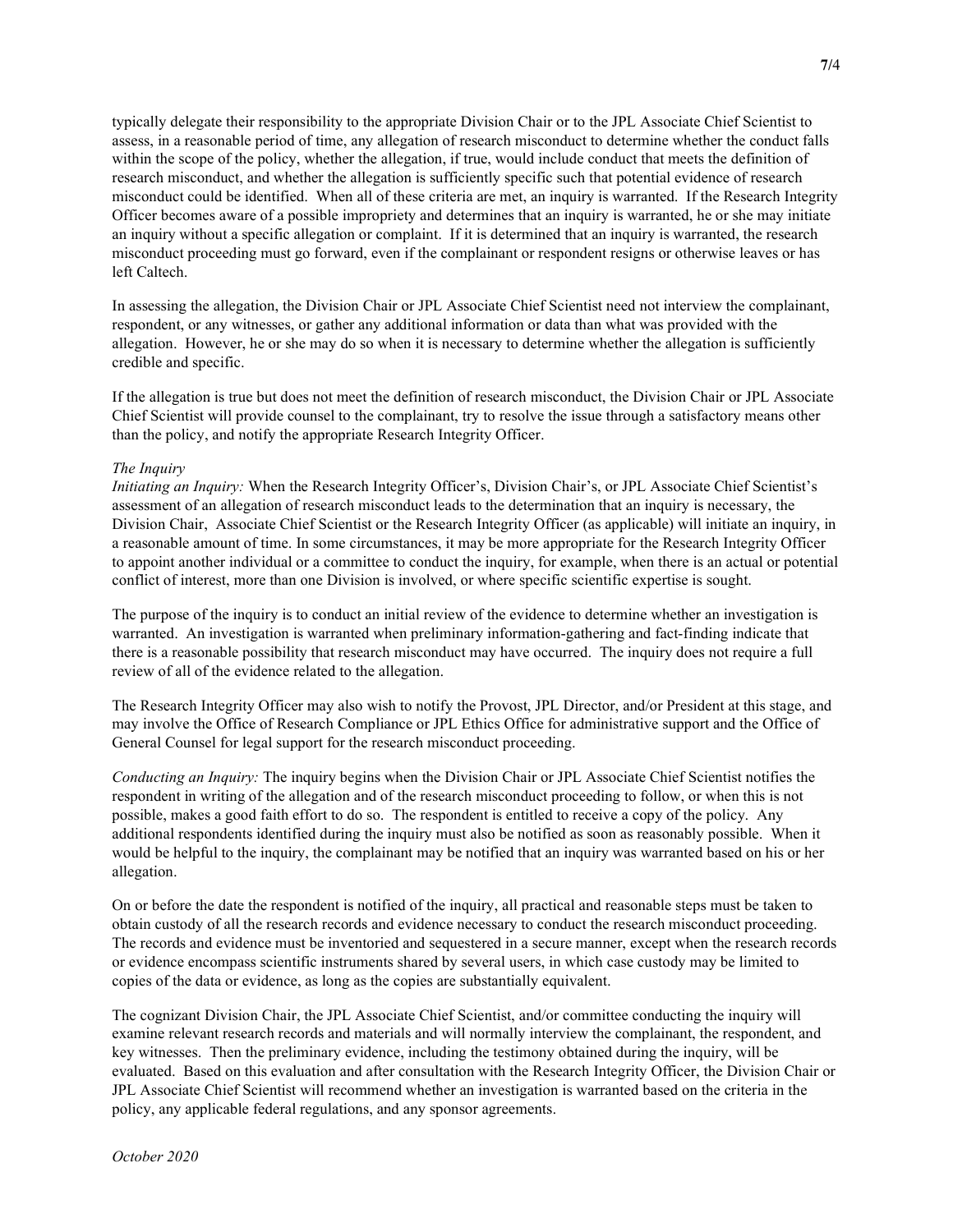Note that the scope of the inquiry at this stage is not required to and does not normally include a determination of whether misconduct definitely occurred, determining definitely who committed any research misconduct that may have occurred, or conducting exhaustive interviews and analyses. However, if an admission of research misconduct is made by the respondent, misconduct may be found at the inquiry stage.

The inquiry, including preparation of the final inquiry report and the decision of the Division Chair, JPL Associate Chief Scientist, or committee conducting the inquiry on whether an investigation is warranted, should be completed in a reasonable time period (normally within 60 calendar days, unless the Research Integrity Officer determines that circumstances warrant a longer period. If the Research Integrity Officer approves a longer than 60 day interval to completion of the inquiry, the inquiry record must include documentation of the reasons for this).

The Inquiry Report: The Division Chair, JPL Associate Chief Scientist, or committee conducting the inquiry must prepare a draft inquiry report and provide the respondent with a clearly specified time period (not less than three calendar days) in which to review and comment. When it would be helpful to the inquiry, the complainant may also be given an opportunity to comment on parts of or the entire report as well. The draft inquiry report must include:

- a. the name and position of the respondent
- b. a description of the allegations of research misconduct
- c. the funding source (including, for example, grant numbers, grant applications, contracts and publications listing the support), and
- d. the basis for the decision that the allegations warrant or do not warrant an investigation.

When appropriate, the final inquiry report may be revised in response to comments on the draft report received from the respondent and complainant, if any, and will also include, in an attachment, any comments on the draft inquiry report by the respondent and/or complainant.

Conclusion of the Inquiry: The inquiry is concluded when the Research Integrity Officer receives the final inquiry report (including revisions as described at the end of the previous section) and states in writing (to be kept with the record) their determination as to whether an investigation is warranted.

The Division Chair, JPL Associate Chief Scientist, or committee conducting the inquiry shall provide the respondent with the final report, a copy of the policy, a reference to any applicable regulations, and will inform the respondent of the Research Integrity Officer's decision as to whether the proceedings will continue onto an investigation. The complainant will be notified whether or not the inquiry found that an investigation is warranted.

If it is determined that an investigation is not warranted, the research misconduct proceeding ends.

If a complainant is not satisfied with the conclusion that an investigation is not warranted, the result may be appealed in writing to the Provost or the JPL Director within 10 calendar days of the date notice was given.

# The Investigation

Initiating an Investigation: The investigation must begin within 30 calendar days after the decision by the Research Integrity Officer that an investigation is warranted. The purpose of the investigation is to develop a factual record by exploring the allegations in detail and examining the evidence in depth, leading to recommended findings on whether research misconduct has been committed, by whom, and to what extent. The investigation will also determine whether there are additional instances of possible research misconduct that would justify broadening the scope beyond the initial allegations.

If it is determined that an investigation is warranted, relevant federal agencies and other sponsors should be informed in a timely manner. The time scale for informing agencies and sponsors is sometimes specified by them: For example, in the case of research funded by Public Health Service, the Office of Research Integrity must be provided with the final inquiry report (including the determination to proceed to an investigation and the policy) within 30 days. In the case of research funded by the National Aeronautics and Space Administration, the Office of the Inspector General must be notified as soon as possible once it has been determined that the inquiry supports a formal investigation.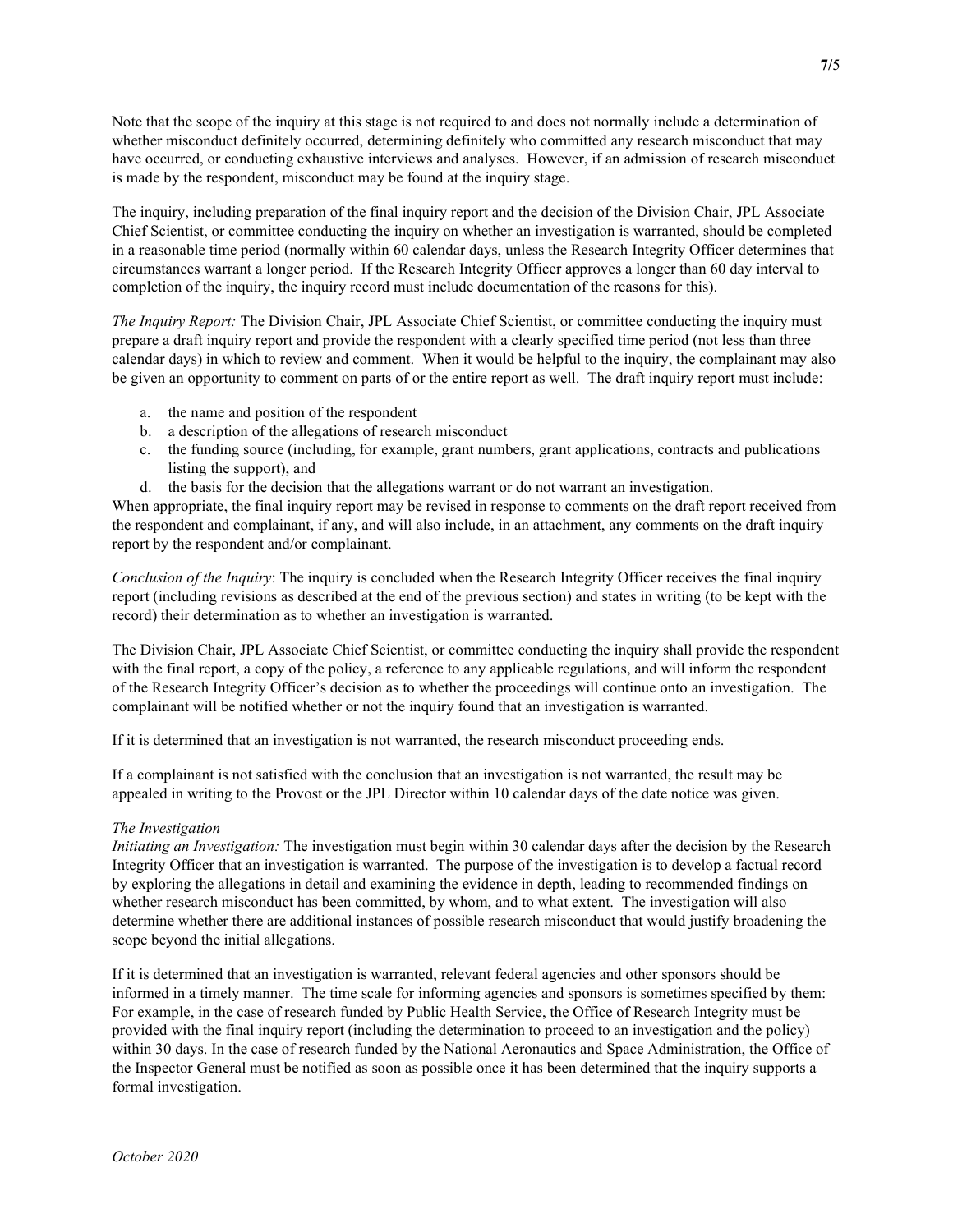When an investigation is initiated, interim administrative action may be required to protect the interests of complainants, respondents, students, faculty, staff, colleagues, human subjects, sponsors, or Caltech while the investigation proceeds. Possible actions include temporary suspension of the research.

Conducting an Investigation: On or before the date on which the investigation begins, the Vice Provost for Research on campus or the JPL Chief Scientist (i.e., the relevant Research Integrity Officer) must notify the respondent in writing of the allegations to be investigated.<sup>1</sup> The Research Integrity Officer must also give the respondent written notice of any new allegations of research misconduct within a reasonable amount of time of deciding to pursue any allegations unrelated to those addressed during the inquiry or in the initial notice of the investigation. If the Research Integrity Officer has not yet notified the relevant federal agencies or other sponsors of the decision to begin an investigation, he or she must provide the sponsor with a copy of the final inquiry report and the policy, on or before the date on which the investigation begins as well.

The Research Integrity Officer will, prior to notifying respondent of the allegations, take all reasonable and practical steps to obtain custody of and sequester in a secure manner all research records and evidence needed to conduct the research misconduct proceeding that were not previously sequestered during the inquiry (as well as whenever additional items become known or relevant to the investigation). The need for additional sequestration of records for the investigation may occur for any number of reasons, including a decision to investigate additional allegations not considered during the inquiry stage or the identification of records during the inquiry process that had not been previously secured. The procedures to be followed for sequestration during the investigation are the same procedures that apply during the inquiry.

As soon as practically possible after the investigation begins, the Research Integrity Officer, in consultation with the Division Chair or JPL Associate Chief Scientist and other institutional officials as appropriate, will propose an investigation committee and a committee chair. The investigation committee must consist of individuals who do not have unresolved personal, professional, or financial conflicts of interest with the individuals involved in the investigation. The committee should include individuals with the appropriate scientific expertise to evaluate the evidence and issues related to the allegation, interview the respondent and complainant, and conduct the investigation. Members of an inquiry committee may also be appointed to the investigation committee, and the investigation committee may include people outside of the Caltech community.

The respondent, and when appropriate, the complainant, shall be provided in writing the names of the people on the investigation committee and given an opportunity to comment on the suitability of the proposed members before the committee is finalized. Comments should be in writing and received within 5 calendar days of receipt for consideration by the Research Integrity Officer.

Once the investigation committee is finalized, the Research Integrity Officer will provide the committee with a formal written charge. The charge will:

- a. describe the allegations and related issues identified during the inquiry;
- b. identify the respondent;
- c. provide the inquiry report;
- d. inform the committee that it must conduct the investigation as prescribed by the policy;
- e. define research misconduct;
- f. identify any applicable federal regulations;
- g. inform the committee that it must evaluate the evidence and testimony to determine whether, based on a preponderance of the evidence, research misconduct occurred and, if so, the type and extent of it and who was responsible;
- h. inform the committee that in order to determine that the respondent committed research misconduct it must find that a preponderance of the evidence establishes that:

<sup>&</sup>lt;sup>1</sup> The JPL Chief Scientist may delegate any or all of these responsibilities to the Associate Chief Scientist.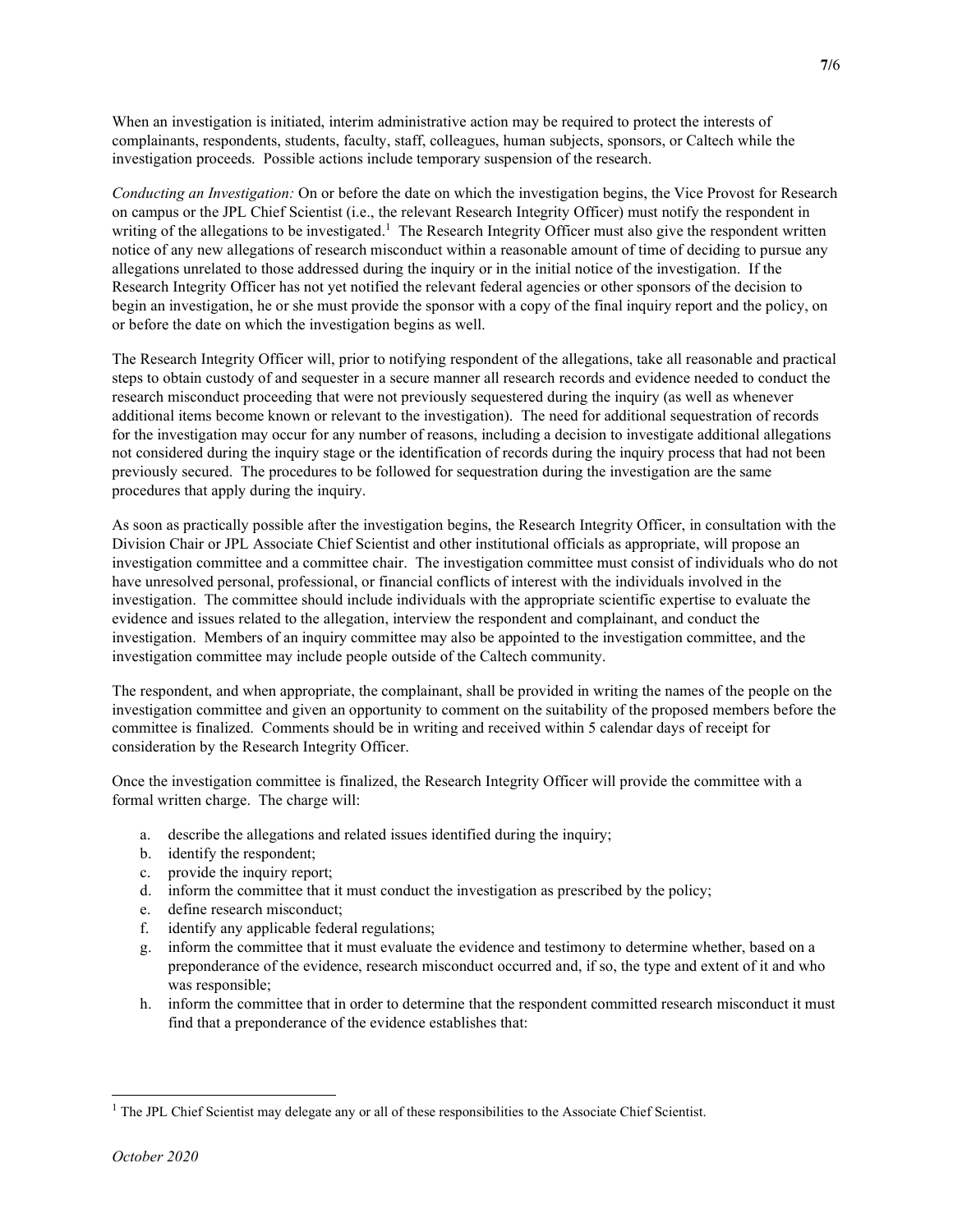- i. research misconduct, as defined in the policy, occurred (respondent has the burden of proving by a preponderance of the evidence any affirmative defenses raised, including honest error or a difference of opinion);
- ii. the research misconduct is a significant departure from accepted practices of the relevant research community;
- iii. the respondent committed the research misconduct intentionally, knowingly, or recklessly; and

i. inform the committee that it must prepare or direct the preparation of a written investigation report. The investigation committee must ensure that the investigation is thorough and sufficiently documented and that it includes examination of all research records and evidence relevant to reaching a decision on the merits of each allegation. The investigation committee must take reasonable steps to ensure an impartial and unbiased investigation to the maximum extent practical. During the investigation, each respondent, complainant, and any other available person who has been reasonably identified as having information regarding any relevant aspects of the investigation, including witnesses identified by the respondent, shall be interviewed. Each interview must be recorded or transcribed, and each witness must be provided with a recording or transcript of his or her interview for correction, for inclusion in the record of the investigation. The investigation committee must pursue all relevant, significant issues and leads discovered, including any evidence of any additional instances of possible research misconduct, and continue the investigation to completion.

The investigation should normally be completed within 120 calendar days, including conducting the investigation, preparing the report of findings, providing the draft report for comment and sending the final report to applicable federal agencies and other sponsors. However, if the investigation committee determines that additional time is required, it should immediately notify the Research Integrity Officer. If the Research Integrity Officer determines that the investigation should be allowed to continue beyond 120 days, a written request for more time, setting forth the reasons for the request, should be submitted to the appropriate funding agency or agencies. If an extension is granted, Caltech may be required to file periodic progress reports. In all cases, the reasons for the delay should be documented.

The Investigation Report: Once it has reached its conclusion, the investigation committee must prepare a draft investigation report. The respondent must be provided with (1) an opportunity to review and comment on the draft report; (2) concurrently be given a copy of or supervised access to the evidence upon which the report is based; and (3) be given 30 calendar days to make written comments. When it would be helpful to the investigation, the complainant may also be given an opportunity to comment on relevant portions of or the entire report within 30 calendar days as well. In some instances, the respondent and complainant may be asked to sign a confidentiality agreement before receiving the draft report. The respondent and complainant comments will be included in the record, considered, and when appropriate, addressed in the final report.

The draft investigation report must include:

- a. a description of the allegations of research misconduct;
- b. the name and position of the respondent(s);
- c. the current and former funding sources, including, for example, grant numbers, grant applications, contracts and publications listing the support, as well as any pending proposals;
- d. the institutional charge (the specific allegations of research misconduct considered in the investigation);
- e. the policy;
- f. an identification and summary of the research records and evidence reviewed;
- g. an identification and summary of any evidence taken into custody but not reviewed, and
- h. a statement of findings for each allegation of research misconduct identified during the investigation. Each statement of findings must:
	- i. indicate whether research misconduct occurred, and if so, also identify
		- the person(s) responsible for the misconduct;
		- whether the research misconduct was falsification, fabrication, or plagiarism; and
		- whether it was committed intentionally, knowingly, or recklessly;
	- ii. summarize the facts and the analysis that support the conclusion and consider the merits of any reasonable explanation by the respondent;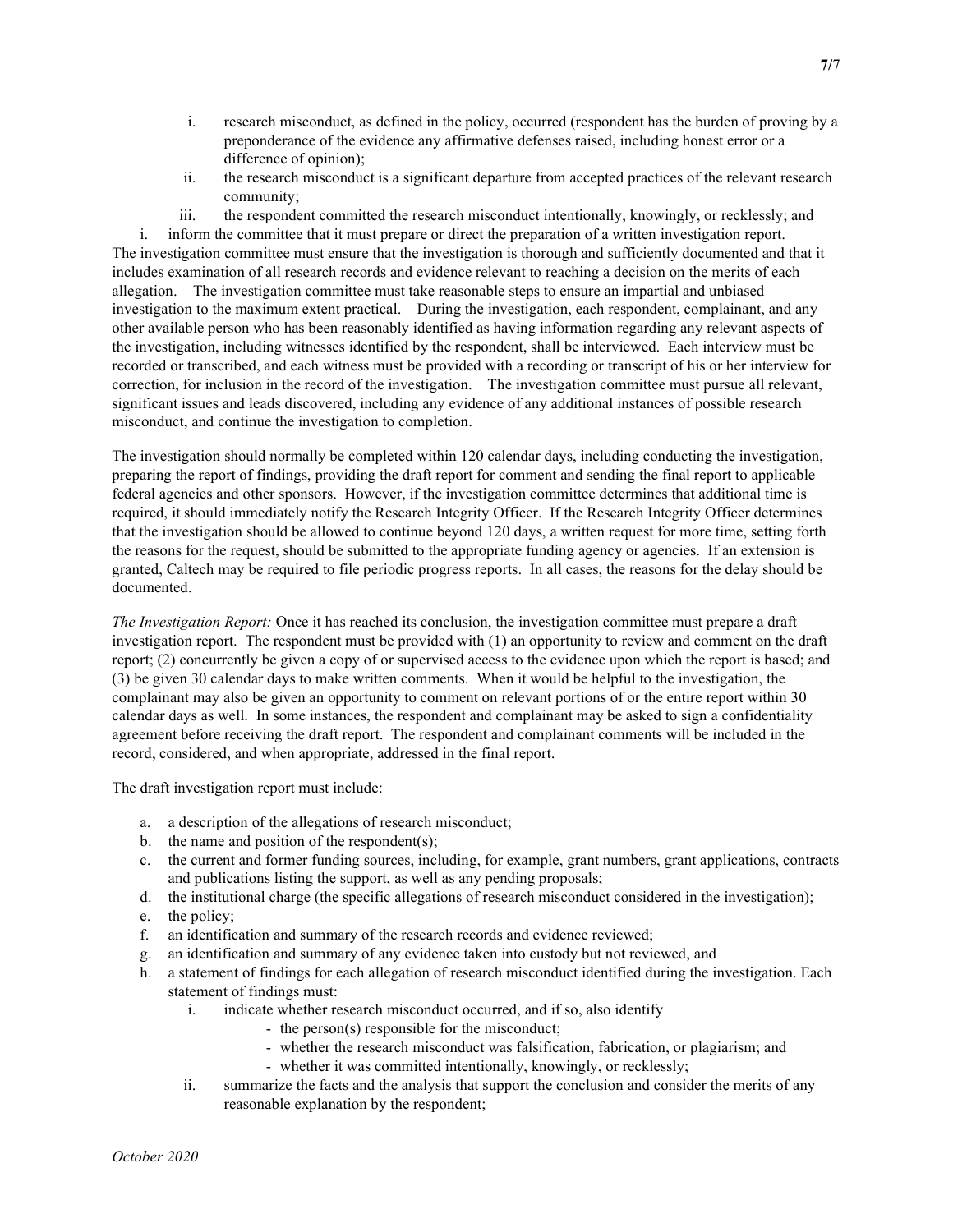- iii. identify the specific funding sources; and
- iv. state whether any publications need correction or retraction.

Before drafting the final report, the committee must consider any comments received from the complainant or respondent, and revise the report if appropriate. The final report must also include: comments on the draft investigation report by the respondent and complainant, if any, in an attachment.

# Adjudication

The investigation committee will transmit the final investigation report to the Provost on campus or to the JPL Director, and will also consult with them regarding the recommended institutional action(s). The Provost or the JPL Director will determine and then state, in writing, whether Caltech accepts the investigation report, its findings, and the recommended institutional actions. The JPL Director or JPL Chief Scientist will consult with the Provost regarding the recommended institutional action. When a finding of research misconduct is accepted, the proposed institutional actions to be taken in response shall also be stated in writing.

If the Provost or JPL Director's determination varies from the findings of the investigation committee, the Provost or JPL Director will, as part of their written determination, explain the basis for rendering a different decision from the findings of the investigation committee. Alternatively, the Provost or JPL Director may return the report to the investigation committee with a request for further fact-finding or analysis.

When it is determined that there is no finding of research misconduct by the Provost or JPL Director, the Provost and Division Chair or JPL Chief Scientist and appropriate Director "for" should decide what steps need to be taken to correct the record and protect or restore the reputation of all parties involved. In addition, when the allegation was made in good faith, the Provost or JPL Chief Scientist should determine what steps might be necessary to prevent retaliatory action against the complainant, as stated above in the section entitled "Confidentiality, Retaliation, and Damage to Reputation."

When it is determined that there is a finding of research misconduct by the Provost or JPL Director, the Provost and Division Chair on campus or Chief Scientist and appropriate Director "for" at JPL should determine the course of action for dealing with the misconduct, notifying appropriate federal agencies and other sponsors, and correcting the scientific record. The Provost and Division Chair will forward the investigation report to the President, along with the full record of the inquiry and investigation, and recommend sanctions and other actions to be taken. Possible sanctions against the respondent include, but are not limited to, removal from the project, a letter of reprimand, additional oversight, probation, suspension, demotion, salary reduction, termination, and revocation of a degree conferred based on the research misconduct. The JPL Director shall brief the President on any investigation or actions taken at JPL and provide a copy of the final report.

Other institutional actions that may be appropriate include, but are not limited to, withdrawal or correction of all pending or published abstracts and papers emanating from the research where research misconduct was found, retraction or correction of submitted grant applications with data emanating from the research where research misconduct was found, and restitution of funds to the grantor federal agencies or other sponsors as appropriate.

After the President or JPL Director has reviewed the investigation report, the full record of the inquiry and investigation, the recommendations for administrative action, and any recommendations for sanctions, they shall decide what actions are appropriate. The President or JPL Director should consider the seriousness of the misconduct, including whether the misconduct was intentional or reckless, was an isolated event or part of a pattern, had significant impact on the research record, and had significant impact on other researchers or institutions.

When a final determination by the President or JPL Director has been reached, the Research Integrity Officer will notify the respondent in writing and provide them with the final investigation report. When appropriate, the Research Integrity Officer will notify the complainant in writing as well. All federal agencies and other sponsors initially informed of the research misconduct proceeding must be promptly notified of the finding. The Research Integrity Officer will ensure that the investigation report, his or her findings, and a description of any pending or completed administrative actions are reported to government agencies or sponsors with applicable terms or regulations within 30 days of the determination.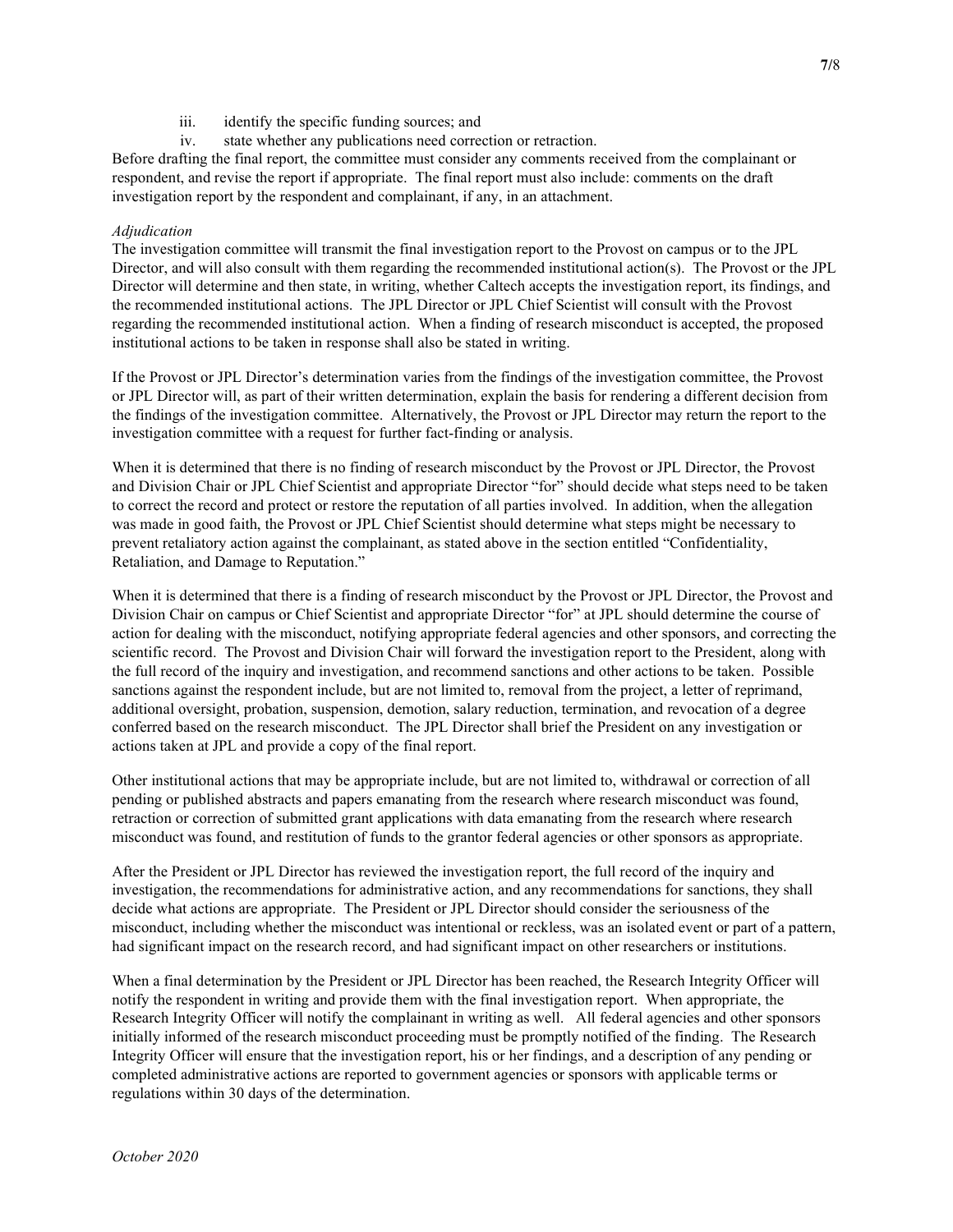## Interim Administrative Action and Reporting

At any point during a research misconduct proceeding, applicable federal regulations may require Caltech to notify government agencies immediately if there is reason to believe that public health or safety is at risk, there is an immediate need to protect human or animal subjects, government resources or interests are threatened, research activities should be suspended, there is a violation of civil or criminal law, federal action is required to protect the interests of people involved in the proceeding, or the research community or public should be informed. If there is a reasonable indication of possible criminal violations, relevant authorities must be informed. In addition, Caltech may take appropriate institutional action to protect the public health, federal funds and equipment, and the integrity of the research process.

Caltech is required to report to government agencies with applicable regulations when it appears a research misconduct proceeding has been made public prematurely so that the agency may take appropriate steps to safeguard evidence and protect the rights of those involved. Agencies may take interim actions, such as suspending an existing award; suspending eligibility for federal awards; proscribing or restricting particular research activities, for example, to protect human or animal subjects; requiring special certifications, assurances, or other, administrative arrangements to ensure compliance with applicable regulations or terms of an award; requiring more prior approvals; deferring funding action on continuing grant increments; deferring a pending award; and restricting or suspending participation as an reviewer, advisor, or consultant.

#### Completion of Cases

Generally, all inquiries and investigations will be carried through to completion and all significant issues should be pursued diligently. However, in some instances, a case may be closed during the inquiry or investigation for reasons such as the respondent has admitted guilt, or a resolution with the respondent has been made.

#### Obligations to and Actions by Sponsors

Reporting to Funding Agencies: For research funded by sponsors with requirements or regulations to be informed of research misconduct, at or before the conclusion of the research misconduct investigation, the Research Integrity Officer will submit the investigation report, the final institutional action, the findings, and any pending or completed institutional actions against the respondent.

Actions by Funding Agencies: Federal agencies and other sponsors may take action against an individual or against Caltech after a finding of research misconduct has been reported. Such actions include sending a letter of reprimand; requiring that the individual or Caltech obtain special prior approval of particular activities; requiring that an institutional official other than those guilty of misconduct certify the accuracy of reports generated under an award or provide assurance of compliance with particular policies, regulations, guidelines, or special terms and conditions; suspending, restricting, or terminating an active award; requiring special reviews of all requests for funding to ensure that steps have been taken to prevent repetition of the misconduct; requiring a correction to the research record; prohibiting participation of an individual as a reviewer, advisor, or consultant, debarring or suspending an individual or institution from participation in federal programs for a specified period after further proceedings under applicable regulations.

Reporting to Other Parties: After a finding of research misconduct has been made it may be appropriate for Caltech to notify professional societies, professional licensing boards, or editors of journals in which falsified reports were or will be published, the respondent's research collaborators, and other relevant parties. The Research Integrity Officer will be responsible for insuring that those actions take place.

#### Recordkeeping

If after an inquiry, a determination is made that an investigation is not warranted, the records must be kept in a secure manner for at least seven years after the inquiry and be in sufficient detail such that a later assessment of why an investigation was not conducted can be made. When a research misconduct investigation proceeds to an investigation, the records of the research misconduct proceeding must be kept in a secure manner for at least seven years after completion of the investigation, or any related government proceeding, or any related litigation proceeding, whichever comes last.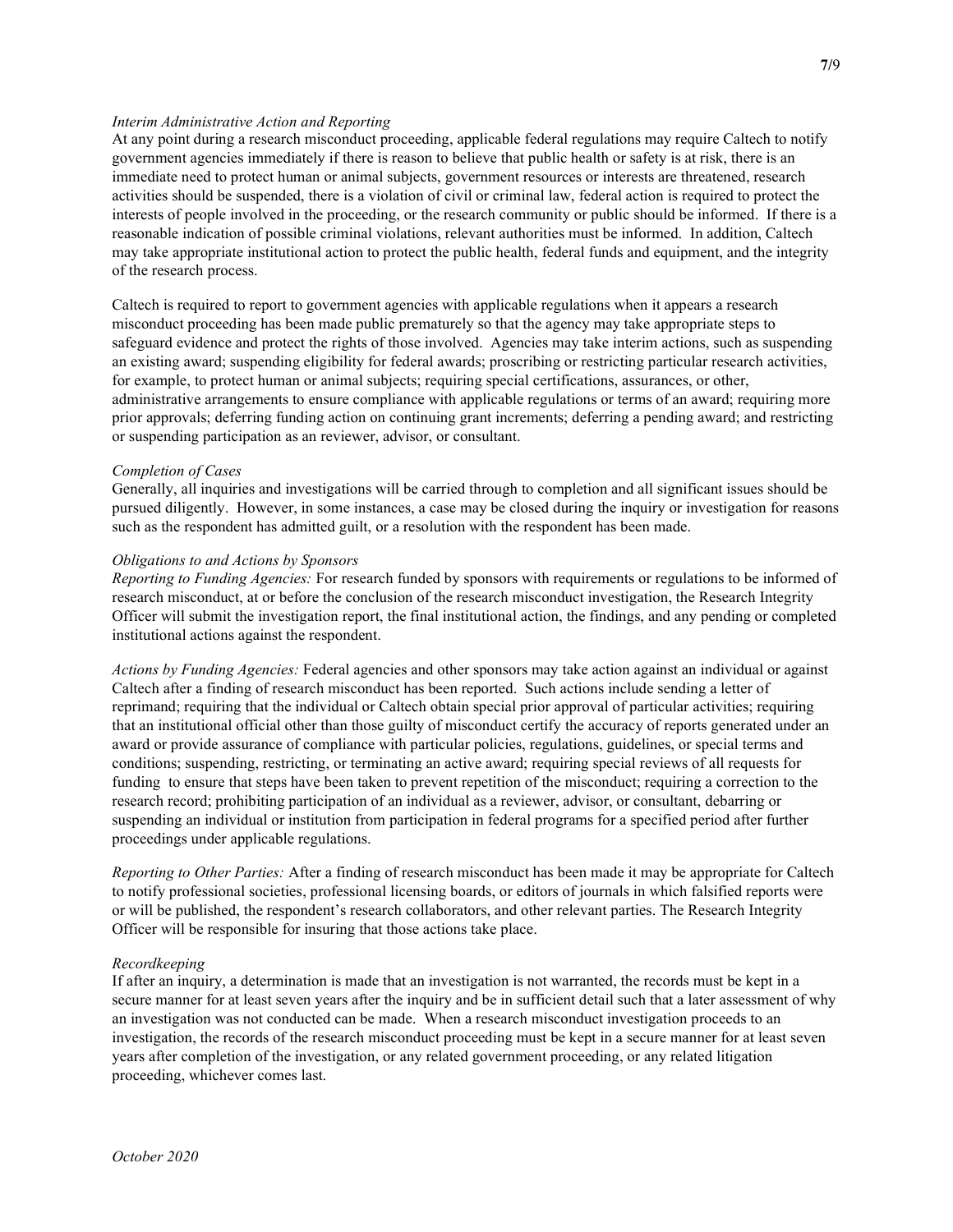Records include all relevant research records, records of the research misconduct proceeding, and the results of all interviews, including the transcripts or recordings. The records of the research misconduct proceeding include records that were secured except to the extent they were subsequently determined to be irrelevant or duplicative, the documentation of the determination of the records being irrelevant or duplicative, the inquiry report and final documents (i.e., not drafts) produced during the course of its preparation, including documentation of any decision not to investigate; and the investigation report and final documents (i.e., not drafts) produced during the course of its preparation. In addition, any information, documentation, evidence or clarification that would be helpful for an appropriate government agency to review Caltech's handling of an allegation of research misconduct must be retained as well.

Caltech may be required to transfer custody of or provide copies of records to a government agency when regulations permit a sponsor to make such a request.

# Candidacy for Public Office

 Caltech recognizes that from time to time faculty members may choose to run for elective offices at the local, state, or national level. As long as this kind of activity can be carried out without seriously impairing the discharge of his or her duties, leave of absence will not be necessary; but when serious impairment is involved, a leave of absence without pay should be requested for the period of such involvement. The faculty member's supervisor should be kept informed as to the degree of involvement in this activity.

 If a faculty member chooses to run for elective office, it is most important not to involve Caltech as an institution in the campaign. Caltech's status as a nonprofit, tax-exempt organization, as a corporation, and as a federal contractor is at stake. The faculty member should make certain that Caltech's name or seal is not used for political purposes and that Caltech's equipment, services, or supplies are not used in the campaign (except, for example, at Graphic Resources, where there are established procedures for paying for these services). This limitation includes, among other things, reproduction machines, stationery, telephones, computers, mail service, and the like. Caltech's name may be used in the body (but not on the head) of written material intended for political purposes, where necessary to identify an individual or a group, e.g., the name of a Caltech club, but it should be clearly indicated that the people involved speak only as individuals and not for Caltech.

#### Classified Work on Campus

 The Institute's policy is that no government contracts or grants are accepted if they require classified research to be carried out on campus. The Institute firmly intends to continue this policy.

 However, in the past the Institute has undertaken classified studies at urgent government request in times of national emergency or critical need and would consider doing so if such circumstances arise in the future.

 On several occasions, and on urgent government request, some campus facilities have been made available for limited periods for classified work by an off-campus group. This has been done when the facilities have not been available elsewhere, and the work could be done in a few days or at most a few weeks, and it was judged by the President of the Institute to be an emergency warranting an exception. Such work should be undertaken only after approval by the President upon recommendation of the responsible Division Chair for the specific instance.

#### Controlled Unclassified Information

The Institute's policy is that no government contracts, grants, or subawards are accepted if they require either receiving or producing Controlled Unclassified Information (CUI) in order to carry out the project. Exceptions to this policy can be granted by the Provost's Office in limited circumstances if so doing is in the best interests of the Institute.

# Conflict of Interest, Conflict of Commitment, and Technology Transfer

 Education and research in science and technology are central to the mission of Caltech. The Institute also wishes to serve society by encouraging businesses to transform results of research into products, processes, and services that will become available in the marketplace. Moreover, in many areas of research, contact with industry and entrepreneurship are essential for success, and need to be encouraged and rewarded. These legitimate interests of the Institute can sometimes come into conflict. For example, experience shows that research and teaching are

7/10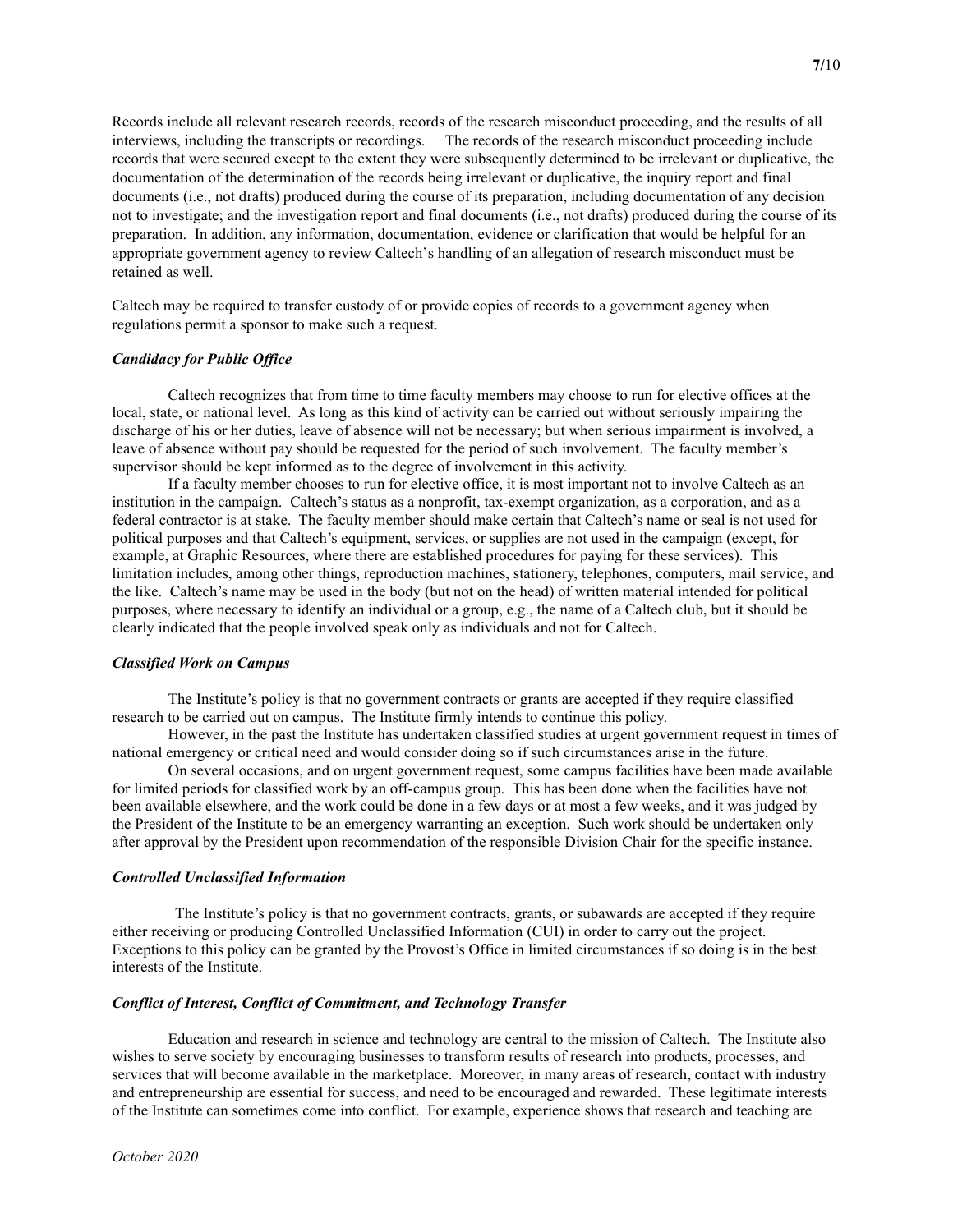best carried out in an environment that encourages the free exchange of ideas between all participants. On the other hand, private research sponsors may have good reasons for wanting to keep certain results confidential, at least temporarily. To cite another example, the most effective means of transferring technology sometimes requires active participation by a Caltech researcher in a private enterprise, as an advisor or consultant. Researchers deserve to be compensated for their work and ideas in this process. However, activities of this kind may pose real or apparent conflicts with the integrity and objectivity of research at the Institute, and with the employee's primary professional commitment, which is to the Institute.

 To help the faculty and all other investigators understand their duties and responsibilities in resolving these potential conflicts, the following principles and rules have been adopted by the Institute:

# General Principles

Membership in the Caltech faculty involves a commitment that is full time in the most inclusive sense. Each faculty member is expected to accord complete professional loyalty to the Institute, and to arrange outside obligations, financial interests, and activities in such a way that they do not interfere with this primary, overriding commitment. This commitment applies as well to postdoctoral scholars. In addition, the Institute charges its faculty with a particularly heavy burden of responsibilities to safeguard the basic principles of research integrity, academic freedom, and public interest. When performing research sponsored by private interests, or negotiating with companies or entrepreneurs, or forming a company for commercial purposes, or engaging in any activity in which a conflict of interest may arise, it is the responsibility of the professorial faculty member<sup>2</sup> to protect:

- 1. The integrity of all research done at the Institute.
- 2. The good name of the Institute.
- 3. The academic freedom and economic rights of fellow faculty, students, postdoctoral scholars, and staff. Students, postdoctoral scholars and research faculty must be able to discuss their work freely, present results at conferences and seminars, and so on. A faculty member must never exploit the work of students, staff, or researchers for personal or professional gain.
- 4. The public interest. When government funds are involved in the support of research, the Institute's accountability to the government and the public requires that the investigators take particular care to obey all rules and regulations of the government and the sponsoring agencies. Details are to be found in the document Managing Conflict of Interest Requirements Under Federal Sponsored Awards, which is available in the Provost's Office, the Divisional Offices, and the Office of Sponsored Research.

# Principles and Rules Concerning Investigator Responsibilities

- 1. A faculty member or postdoctoral scholar may not hold a position of line responsibility in an outside enterprise for pay or profit.<sup>2</sup>
- 2. A Caltech researcher may not spend more than an average of one day per calendar week consulting. See Consulting Activities (this chapter) for details.
- 3. Investigators are required to inform the appropriate Division Chair, immediately and in writing, through the Caltech disclosure system, of any consulting for, or financial interest<sup>3</sup> in, a firm with which their research at the Institute becomes involved.

# Rules Concerning Patent Rights and Research Support

The Institute permits professors to seek research support from companies wishing to have the right to commercialize possible results of their research. To this end, it is willing to negotiate appropriate licenses to future patents in exchange for research support. In all dealings with private companies, however, the following principles and rules apply.

1. Neither the direction of Caltech research nor the interpretation of research results should be altered or appear to be altered by the commercial interests of a company. To help ensure this result, a professor must disclose all financial and business interests<sup>3</sup> in a company that supports the professor's research, the

 $2$  The principles and rules also apply to emeritus faculty members who are active in research.

 $2^2$  A person who makes decisions and to whom others report has line responsibility. A member of the Board of Directors, or a person who only gives advice, does not.

<sup>&</sup>lt;sup>3</sup> Financial interests do not include interests in mutual funds or in blind trusts. Business interests include consulting for, holding any position of line responsibility in, board membership in, or holding any salaried position at, the company supporting the research.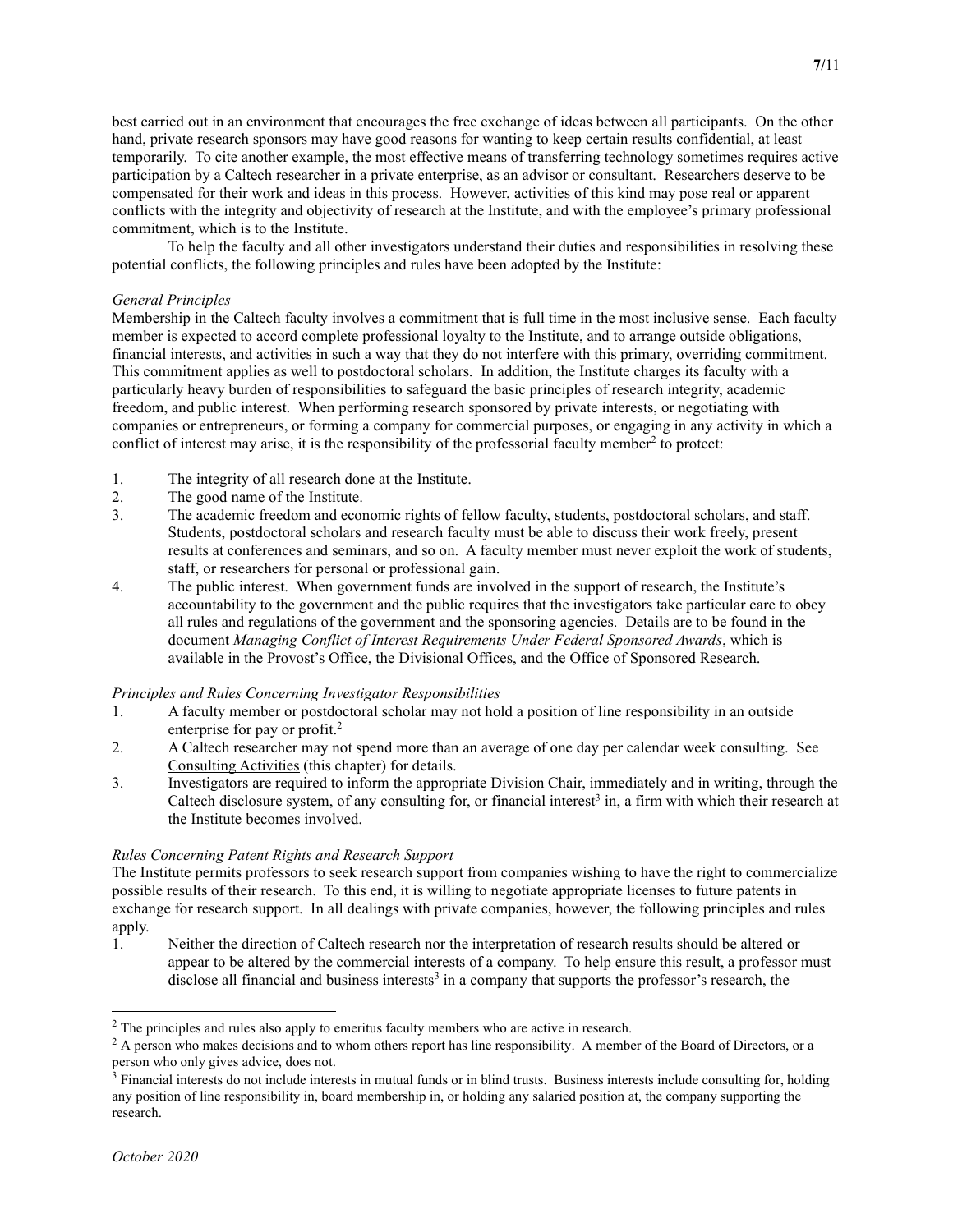company must enter into an Institute-approved sponsored research agreement, and the professor must develop and receive Institute approval of an appropriate Research Management Plan. Unrestricted gifts are welcomed from companies in which a professor has a financial or managerial interest; however, such gifts must be made to the professor's Division, or if the professor is a Division Chair, to the Institute *and* such gift funds shall not be used to support the research of the professor.

- 2. Any contract granting to a company rights to license future patents arising from research sponsored by the company must clearly delineate the scope of that work in order to distinguish it from research supported by other funds, especially public funds for which the Institute has a special responsibility.
- 3. The Institute may, in some circumstances, consider accepting financial interest in a company in exchange for licenses to patents, present or future. The Institute must then be sensitive to potential institutional conflicts of interest. It cannot, for example, permit a faculty member, postdoctoral scholar, or graduate student to work on behalf of the company as part of that person's Institute duties. It cannot accept research funds from the company except in the form of a sponsored research agreement where an Institute approved research management plan is in place to ensure that the research cannot be influenced by the financial interests of the Institute.
- 4. Circumstances may arise in which the most effective way to develop new technology is to award a subcontract, or to license a patent or copyright to a company in which either the Institute or a member of its research community has substantial financial interest. In such cases, it may appear to outside agencies or to competing companies that Caltech has acted unfairly. When a company in which the Institute or a member of its research community has substantial financial interest is chosen as a subcontractor to sponsored research, or as a licensee to a Caltech patent or copyright, care must be taken that the nature of the financial interest is fully disclosed to all relevant parties (including written disclosure to the Division Chair and to Caltech Procurement), and that sound, objective business reasons for choosing the company as subcontractor or licensee are fully documented.
- 5. The university may support the commercial sector, but it should not compete with it or be a member of it. Hence, Caltech laboratories should not perform specific commercially available tasks for the primary purpose of gaining income, nor should Caltech facilities be used to develop and commercialize a product. Caltech may enter into Facility Use or Technical Service Agreements with companies, in furtherance of Caltech's mission and to provide unique research facilities or capabilities not commonly available to the public. (See paragraphs 6 and 7 under "Consulting Activities," Item 4 under "Policies Governing Sponsored Research," and Item 5 under "Procedures for Submitting Proposals and for Accepting Awards," this chapter.)
- 6. Caltech is willing to keep sponsors fully informed about the research they support, but the Institute does not grant to outside organizations the right to delay submission or to refuse publication of research papers. Where appropriate, however, publications can be deferred for a limited period of time in order to protect patent rights, or to protect proprietary information that has been provided by a sponsor, and that inadvertently may have been included in a publication. Any such deferral will require concurrence from the Principal Investigator and the Vice Provost.
- 7. Royalty payments, consulting, or other forms of financial dealings with a commercial firm should be disclosed in accordance with Caltech Policy. Disclosures may need to be supplemented with additional information when applying for research support from a federal agency (see Managing Conflict of Interest Requirements Under Federal Sponsored Awards for details).

 These principles and rules are designed to protect the essential interests of the Institute and its faculty, postdoctoral scholars and students while encouraging creative relationships between research and commerce by establishing guidelines within which investigators can safely operate. When a specific instance arises where interpretation of these principles and rules is required, investigators are encouraged to discuss the matter with the Division Chair, the Vice Provost for Research, or the Provost so that a sensible and legal resolution may be achieved.

## Consulting Activities

 The Institute encourages internal consultation and exchange of information among all members of the faculty and among and within all Divisions of the Institute. Such collegial consultation and interchange is expected of all faculty members. However, in exceptional cases, where an unusual or prolonged consulting project is involved requiring the attention and time of an individual to an extent that impinges on normal academic duties, the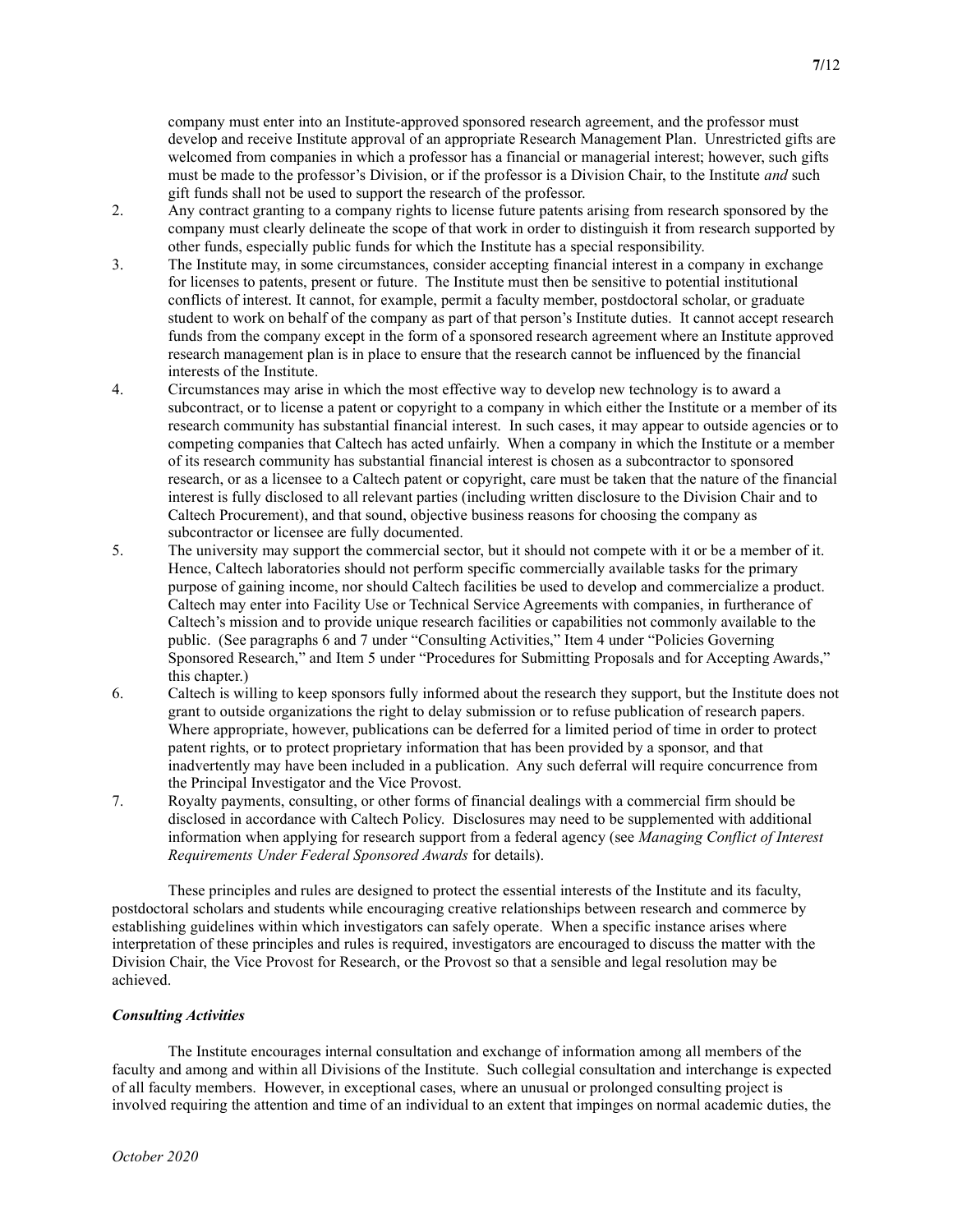President or Provost may authorize a stipend for such services to be paid to the individual and charged against the project that is served, whether or not the project is operating under a sponsor. Such arrangements are subject to the approval of the sponsoring agency.

 It is recognized that a faculty member may undertake outside consulting work, provided it does not interfere with Institute duties. Consulting work is limited as follows: an average of one day per week for those on a twelve-month basis for the calendar year or one day a week for the academic year for those on a nine-month basis. Consulting should not exceed a continuous period of more than one week during the fall, winter, or spring quarters. For those on twelve-month appointments, consulting should not involve more than a single period of two weeks during the summer quarter. Accumulation of consulting time beyond these limits is not consistent with the yearround nature of faculty appointments.

 Consulting privileges impose obligations on the faculty member that must be clearly understood, and in cases of doubt, the appropriate Division Chair should refer the case to the Provost.

 There is a possibility of conflict of interest between outside activities and work at the Institute. In such a conflict, obligations to the Institute take priority. The federal government may become involved in questions of conflict of interest either through support of a faculty member's research or because a faculty member participates in an advisory capacity or serves on a government committee. The statement on the subject of conflict of interest issued by the American Council on Education and the American Association of University Professors, to which the Institute subscribes in principle, is available in the Provost's Office. The current Institute policy on Conflicts of Interest may be found under Institute Policies on the Human Resources web site. It is the responsibility of any faculty member who accepts outside obligations that might generate a conflict of interest, either with obligations to the Institute or obligations under federally financed research, to consult the Division Chair, the Vice Provost for Research, or the Office of Research Compliance for advice on these problems.

 Consulting work represents the personal effort of the faculty member and will not be the subject of a contract involving the Institute. Scrupulous care must be taken to ensure that the name of the Institute and its letterhead are not used directly in any correspondence between the faculty member and the client, or in any reports that the faculty member may submit. It is important that the name of the Institute not appear in any publicity or commercial presentation either in promotion of future consulting services and activities or in the results of such consulting work.

 To protect the Institute, the faculty member should notify the client in writing that the work is being done by an individual, that no position of line responsibility for the work can be accepted, that the Institute assumes no responsibility for the work, and that the name of the Institute may not be used in reports or publicity resulting from the work. The faculty member should also state that the faculty member has assigned rights in inventions to the Institute for inventions related to Institute work. The client should acknowledge this statement as evidence of the understanding upon which the work is to be done.

 In a consulting activity, the faculty member may need to use Institute equipment. Such equipment may not be used except to a limited extent and only if it can be used without interfering with normal Institute activities. Its use must be approved by the appropriate Division Chair and the Vice President for Business and Finance who may decide that a charge for the use of the equipment may be made. Charges for the use of equipment or facilities and arrangements regarding stipends and insurance coverage for assistants other than Institute faculty or students are to be established in consultation with the Vice President for Business and Finance. If government or sponsor-owned equipment is to be used for consulting purposes, prior permission of the owner should be obtained through the Office of Sponsored Research. All unusual cases of the use of Institute facilities outside a faculty member's line of duty should be referred for approval to the Provost.

 In connection with the use of Institute facilities or equipment, it should be noted that the Institute Patent Policy (later in this chapter) contains the statement: "Inventions made by employees in line of Institute duty or with the use of Institute facilities may be patented in order to protect and benefit the Institute and the public." Such patent properties are to be assigned in accordance with the Institute Patent Policy. Consulting work done by a staff member often involves developments for which the client may wish to obtain patent protection. "Consulting" will be interpreted by definition as being outside the staff member's "line of duty." Interpretation of "use of Institute facilities" is more difficult because in the literal sense an Institute facility could mean a trivial detail. There, as in the actual conduct of the consulting work itself, a considerable amount of discretion and judgment on the part of the staff member and the Division Chair must be used. Obviously, the use of Institute facilities must be kept to a minimum, but to permit no use whatever of Institute equipment in consulting work is both unrealistic and inconsistent with the Institute's expressed desire to be of service to the community, particularly when unique facilities are available. In the event that the faculty member and the Division Chair are in doubt concerning possible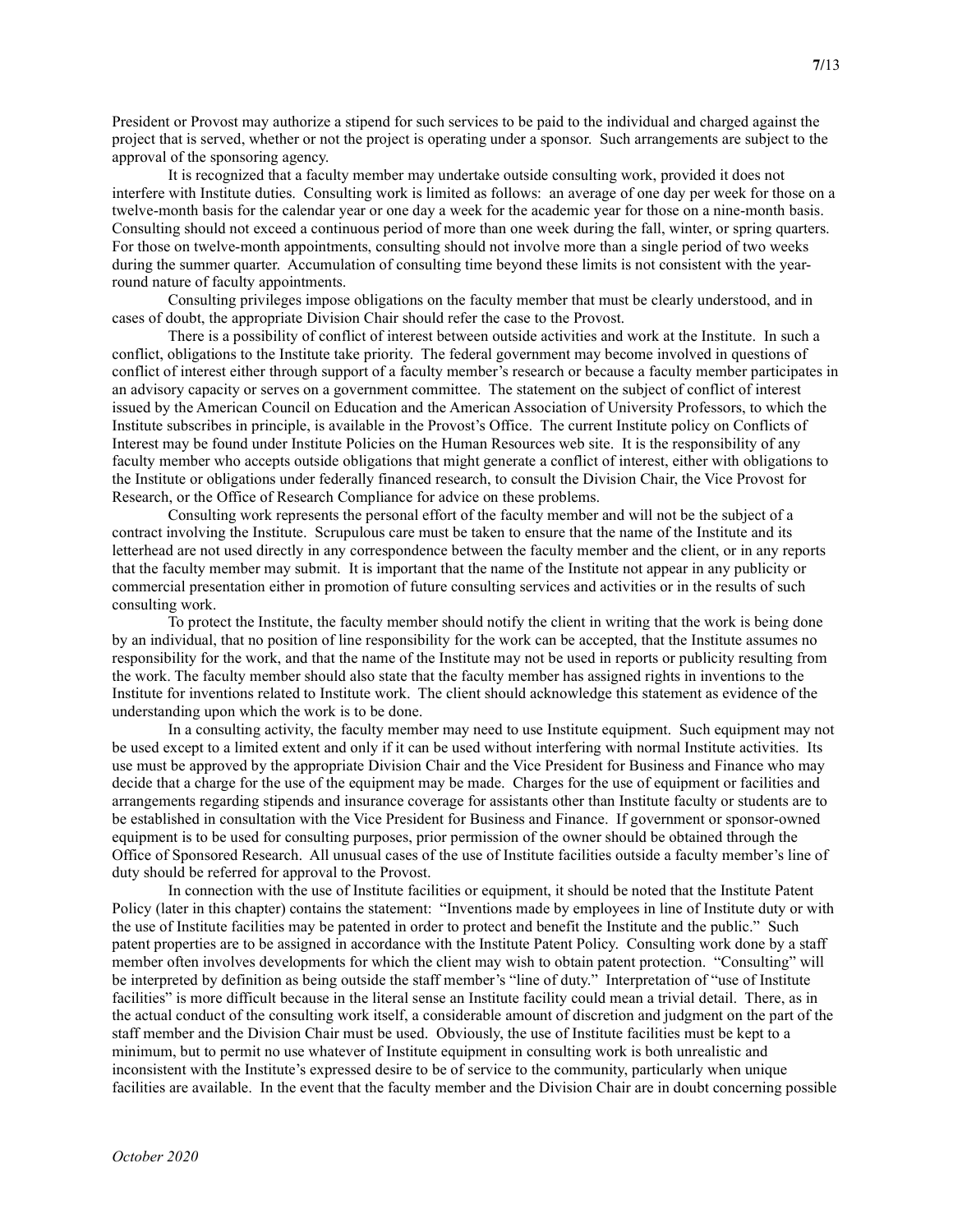Institute patent rights in a particular consulting arrangement, a recommendation should be obtained from the Provost.

#### On-Campus Activities Outside the Line of Duty

The appropriateness of a faculty member's conducting significant personal business on Institute premises is to be reviewed by the cognizant Division Chair and to be approved by the Provost.

 The non-trivial use of Institute facilities outside a faculty member's line of duty is to be referred for approval to the Provost.

# Off-Campus Teaching

Institute policy allows members of the professorial faculty to engage in consulting activities up to one day a week (see "Consulting Activities," this chapter). Teaching or participation in classes or seminars at other colleges or universities is permissible under these guidelines. Such teaching arrangements are to be short-term only, one-time commitments. Faculty may receive compensation for these efforts and, if listed in the catalog of another institution, should be listed with the "visiting" prefix before their title.

 Even though these off-campus teaching activities fall under the general guidelines of consulting, they present some unique problems. Fixed time commitments, if the course is taught as a regular part of the curriculum of another institution, and the high visibility of such teaching arrangements, create a potential for misunderstanding. Therefore, all such arrangements must be approved by the Division Chair in advance. Note that the total commitment of time for all consulting and outside teaching activities must not exceed the one day a week limit.

#### Environmental, Health and Safety

 The Caltech Environment, Health and Safety (EHS) Office is responsible for maintaining an environment for its faculty, staff, students, and visitors that will not adversely affect their health and safety, insofar as it is reasonably within the control of the Institute to do so. The Institute will comply with federal, state, and local health and safety regulations, or in their absence will use the standards of nationally recognized advisory bodies.

 The EHS Office has technical expertise in the fields of Laboratory Safety, Fire and Life Safety, Emergency Preparedness, Environmental Health, Waste Management, Occupational Health, and Radiation Safety. The EHS office provides consultative services on hazard identification, analysis, and control and assists in developing safe handling techniques for hazardous materials and hazardous waste.

 The EHS Office offers a full array of training opportunities that provide technical and administrative guidance relevant to campus operations and in compliance with the law. Continuing attention to and education in safe practices cannot be assumed to be optional.

 The Administrative Committee on Radiation Safety and the Institute Biosafety Committee perform initial and continuing review of all research projects and activities that involve the use of radioactive material and radiation producing machines, and biohazardous material.

 All functions of the EHS Office are supportive in nature. They in no way relieve individual faculty, supervisors, and employees of their direct responsibilities for safety. The EHS Office maintains an informational website with expanded coverage on pertinent environment, health and safety issues at www.safety.caltech.edu. For further assistance contact the EHS Office at  $(626)$  395-6727 or by e-mail at safety@caltech.edu.

#### Gifts to the Institute

 In order to ensure that the conditions involved conform to Institute policy and in the interests of good longrange relations with donors of private funds, members of the faculty are expected to inform the Office of the Vice President for Development and Institute Relations of intentions to negotiate for gifts from individuals, corporations, or foundations. Such notice is to be given and approval granted prior to the actual negotiations with prospective donors to minimize possible misunderstandings that could result from multiple and uncoordinated approaches to the same donors.

 In addition, those faculty members who wish to solicit prospective donors on their own or wish to enlist the help of the Development Office in soliciting private funds for their own particular projects are to first obtain approval from their Division Chair and the Provost. The Development Office then will assist faculty members in their solicitations with the understanding that the time allotted to any particular project must be a function of Institute priorities. To be regarded as a gift, the terms should not include specific deliverables nor any intellectual property rights for the donor.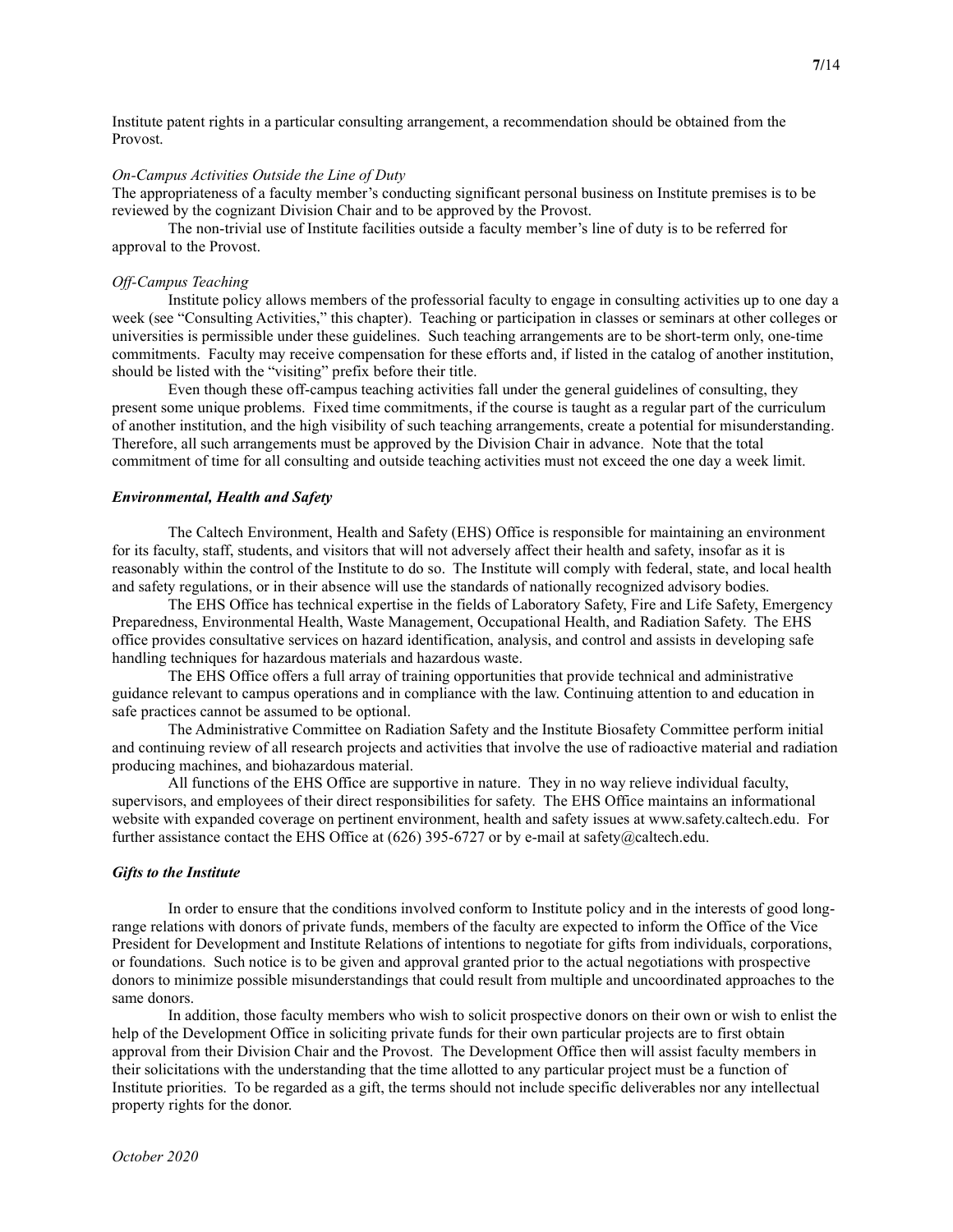When negotiations result in a favorable response, the faculty member should request or draft a letter to be sent by the donor outlining the terms of the gift to the Institute.

 The President's Office, after consultation with the Provost, the Vice President for Business and Finance, and the Vice President for Development and Institute Relations concerning approval of any special financial conditions or other conditions involved, will write a letter accepting the gift under the terms agreed to, a copy of this letter going to the appropriate Division Chair and to the Provost, the Vice President for Business and Finance, and the Vice President for Development and Institute Relations.

 The Vice President for Development and Institute Relations may seek the help of faculty members in making suitable presentations and proposals to potential donors.

#### Lobbying and Political Endorsements

 Because Caltech is a tax-exempt, nonprofit organization, no substantial part of its activities may be involved in attempts to influence federal, state, or local legislation. Therefore, any lobbying that might involve, in any way, Caltech as an institution must be coordinated with the Director of Government Relations, or the President's Office, so that Caltech's tax-exempt status is not jeopardized. This includes contacts by faculty members, on behalf of or using the name of Caltech, with members of Congress, state legislatures, boards of supervisors, and other law or rule-making bodies, or their staffs, for the purpose of influencing the passage or defeat of proposed legislation.

 Faculty members endorsing a political candidate or a political position may use their titles and place of employment only for purposes of identification.

#### Nepotism

 When a close relative of a faculty member is being considered for employment, appointment, reappointment, promotion, salary increase, or tenure in the same Division, the responsible Division Chair should seek advice from sources other than the faculty member in question. The Provost and, if appropriate, the Vice President for Business and Finance will review all cases.

 It is the policy of the Institute to discourage situations where Institute employees act as supervisors of close relatives or spouses, or others with whom they have a close relationship outside the Institute that might influence their judgment in a supervisory role.

#### Patent Policy

Adopted by the Executive Committee of the Board of Trustees on March 13, 2007

 Inventions made by employees in the line of Institute duty or with the use of Institute facilities may be patented in order to protect and benefit the Institute and the public. Title to such patents is to be assigned to the Institute or, if appropriate, the sponsor. The cost of acquisition of such patents shall in no instance be borne by the employee.

 It is the policy of the Institute that such patents be used for the public benefit. If there are innovations or discoveries that result in the filing of patent applications and the acquisition of patents, the Institute intends to serve the public interest by prudent and appropriate efforts to transfer the technology to those who will facilitate public use. When this result is achieved by the licensing of an invention or patent, income and/or equity may accrue to the Institute under terms negotiated at the Institute's discretion.

 Where income is derived from such licensing, the inventor or inventors, collectively, will receive 25% of the income received by the Institute after the deduction of 1) unreimbursed external expenses associated with obtaining, maintaining, licensing and/or enforcing the patent or rights associated with the invention; and 2) the share of the income owed by Caltech to a third party pursuant to an income-sharing agreement between Caltech and the third party. In the event of multiple inventions in a license agreement, each inventor shall receive a proportion of that income according to Caltech internal procedures.

 Where equity is derived from such licensing, the Institute will make no distribution of equity to inventors, but will make the distribution set forth in the previous sentence from the proceeds of the orderly sale of the securities at such times and in such amounts as determined in the sole discretion of the Institute in accordance with Institute policy, after the further deduction of brokerage and related expenses incident to the sale of the securities.

 Inventors may opt, by means of a charitable donation to the Institute, to have all or any part of their share of the net income to be applied to support research of their choosing within the Institute. The Institute will then match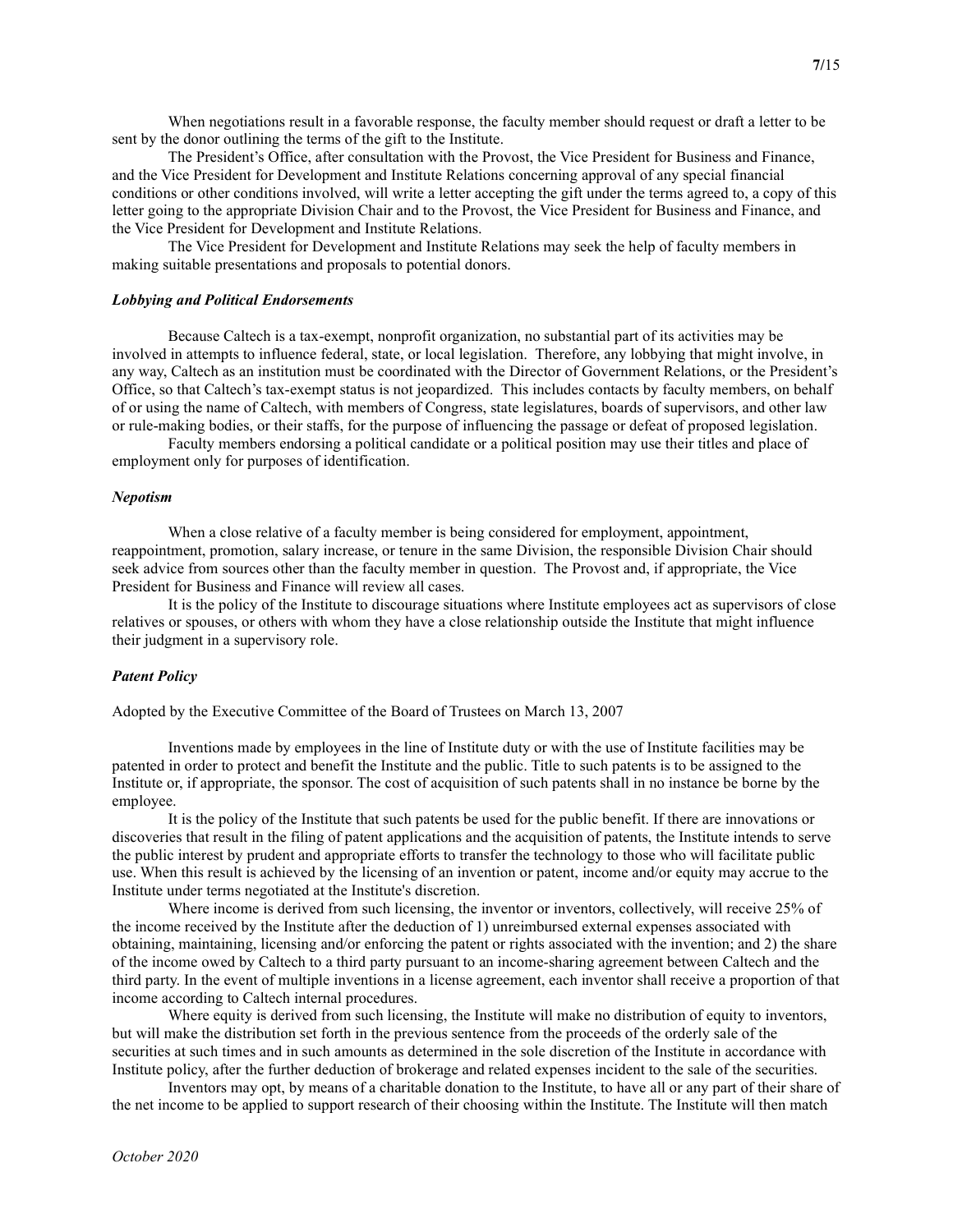the amount contributed by the inventor for the research, on a dollar-for-dollar basis, so as to provide total research support from such income up to 50% of the net income received by the Institute. Inventors who elect to contribute may subsequently elect instead to retain their share of the net income from future royalties.

 The remainder of the income derived by the Institute from the licensing of patents, after payment of the inventor(s)' shares will be applied to the furtherance of instruction and research. The Institute retains the right not to pursue the filing of any patent application, and not to pursue commercialization of any invention. In that event, the Institute may choose to assign the patent rights to the inventor(s) if that is consistent with its legal obligations.

 All Institute employees shall sign a Patent and Copyright Agreement assigning their rights to patents or inventions that they may make in the line of their duties, or with any use of Institute facilities, to the Institute or, if appropriate, its sponsor.

 Individuals who work on governmental or industrial projects undertaken by the Institute are required to sign such supplemental agreements as are necessary to enable the Institute to fulfill its contractual obligations in regard to patents.

 All employees shall report to the Institute immediately any innovation or discovery that might reasonably be considered to be of a patentable nature and that arises in the line of their duties, or as the result of any use of Institute facilities. This obligation is not intended to interfere with the prompt publication of research results.

 Inventions made by employees or students outside the line of Institute duties on the inventor's own time without any use of Institute facilities are not the property of the Institute. Patents from such inventions should be administered so as not to involve the Institute name.

 It is important that inventors disclose to the Institute any funding from an agency of the United States Government that may relate to inventions. The Federal Bayh-Dole Act and implementing regulations (37 C.F.R. 401) grants patent rights to the Institute for inventions made under most federally funded research. In return, the Institute has reporting obligations regarding such inventions to the funding agency, and must grant a license to the government for its own use.

 Any dispute concerning this policy or the distribution of royalties shall be resolved by appeal to the Provost.

 The Institute places no restrictions on the rights or activities of Postdoctoral Scholars and Research Faculty in their subsequent careers after they leave Caltech. If departing Research Faculty or Postdoctoral Scholars require access to research data, computer programs, material samples, biological specimens or other research materials that they helped develop while at Caltech, the Institute will negotiate with them to provide continuing reasonable access to such materials, appropriate to the circumstances and consistent with its legal requirement to maintain originals of data and other results arising from sponsored research.

# Procedure for Acquiring New Facilities

 Policy and procedure on new facilities are guided by the Board of Trustees through its Committee on Buildings and Grounds.

 Requests and justification for new facilities will be presented to the Provost and the Vice President for Business and Finance. Subsequent major steps include further definition of fund sources, description, location, and costs. Additional major steps in the process include retention of architect, facility program, schematic design, working documents, contractor selection, construction, and activation. Authorization to proceed from one major step to another is usually contingent upon review and approval by the President and the Trustees' Committee on Buildings and Grounds.

#### Protection of Human Subjects

 The Committee for Protection of Human Subjects performs initial and continuing review of all research projects and activities in which the California Institute of Technology is concerned that involve any use of human subjects or of tissues directly obtained from human subjects. The committee is particularly concerned that

- 1. The rights and welfare of subjects are adequately protected.
- 2. The risks to subjects are outweighed by potential benefits.
- 3. Appropriate informed consent of subjects is obtained.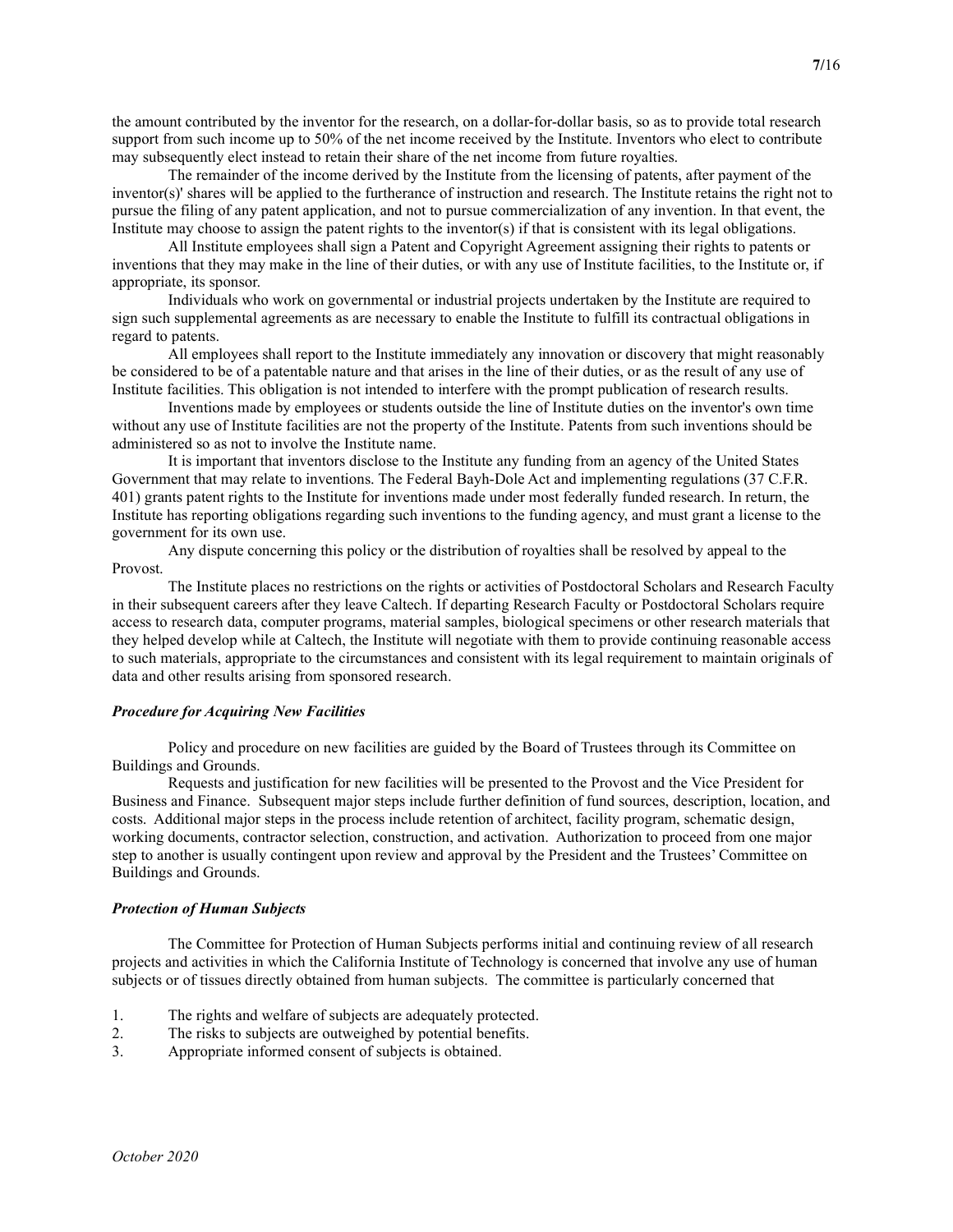Committee reviews are conducted in a manner to ensure the exercise of independent judgment of the members. Members will be excluded from judgment on projects or activities in which they have an active role or a conflict of interest.

 No research project involving the use of human subjects shall be undertaken and no application for funds for the support of a research project involving human subjects shall be submitted from the Institute without the knowledge and approval of this committee.

# Publications

#### Costs of Publications

Insofar as possible, when contract or grant support is not available, it is the Institute's policy to bear reasonable expenses involved in the publication of the results of research in the various professional journals. Staff members should consult the Chairs of their Divisions for the procedures to be followed.

#### Depositing Publications

All members of the faculty are encouraged to deposit reprints of their publications in their Division offices for the benefit of their colleagues and graduate students.

#### Research Involving Vertebrate Animals

 The Administrative Committee on Animal Care and Use serves as the Institute's Institutional Animal Care and Use Committee (IACUC) and performs initial and continuing review of all research projects and activities in which the California Institute of Technology is concerned that involve the use of vertebrate animals or of tissues directly obtained from vertebrate animals. The committee is particularly concerned with procedures for the care, housing, use, and treatment of such animals.

 Committee reviews are conducted in a manner to ensure the exercise of independent judgment of the members. Members will be excluded from judgment on projects or activities in which they have an active role or a conflict of interest.

 No research project involving the use of vertebrate animals shall be undertaken and no application for funds for support of a research project involving vertebrate animals shall be submitted from the Institute without the knowledge and approval of this committee.

#### Royalties and Copyrights

 Copyrights to and royalties from textbooks, reference works, submissions to scientific journals, and other copyrightable materials (except for computer software, which is treated below) produced by faculty members as a part of their normal teaching and scholarly activities at the Institute and that do not result from projects specifically funded in whole or in part by the Institute or by a sponsor of the Institute, shall belong to the author or authors and may be retained by them. If, on the other hand, the Institute provides funds, or a sponsor's funds, to finance (in whole or in part) a specific research or educational project and copyrightable materials are produced by employees as a result of the project, copyrights and royalty rights shall be owned by the Institute.

 All rights to computer software, including computer programs, computer databases, and associated documentation ("computer software"), whether copyrightable or patentable, produced by employees or students in the line of Institute duty or with the use of Institute facilities, shall be owned by or assigned to the Institute, regardless of the source of funds used to produce the computer software. Computer software produced outside the line of Institute duty and on the author's own time, and without the use of Institute facilities, is not the property of the Institute.

 Where the Institute receives income from the licensing or use of computer software or other copyrightable material belonging to the Institute, the author or authors, collectively, will receive 25% of the income received by the Institute after the deduction of unreimbursed legal expenses associated with obtaining and maintaining protection for the copyrightable material. If an author chooses to return any part of the royalty income to Caltech as a charitable donation, the Institute will match the donated amount in a fund to be applied to research of the author's choosing. The remainder of income derived by the Institute from the licensing or use of copyrights or computer software, after payment of the author's shares, will be applied to the furtherance of instruction and research. The Institute retains the right not to pursue the registration or commercialization of any copyrightable material, including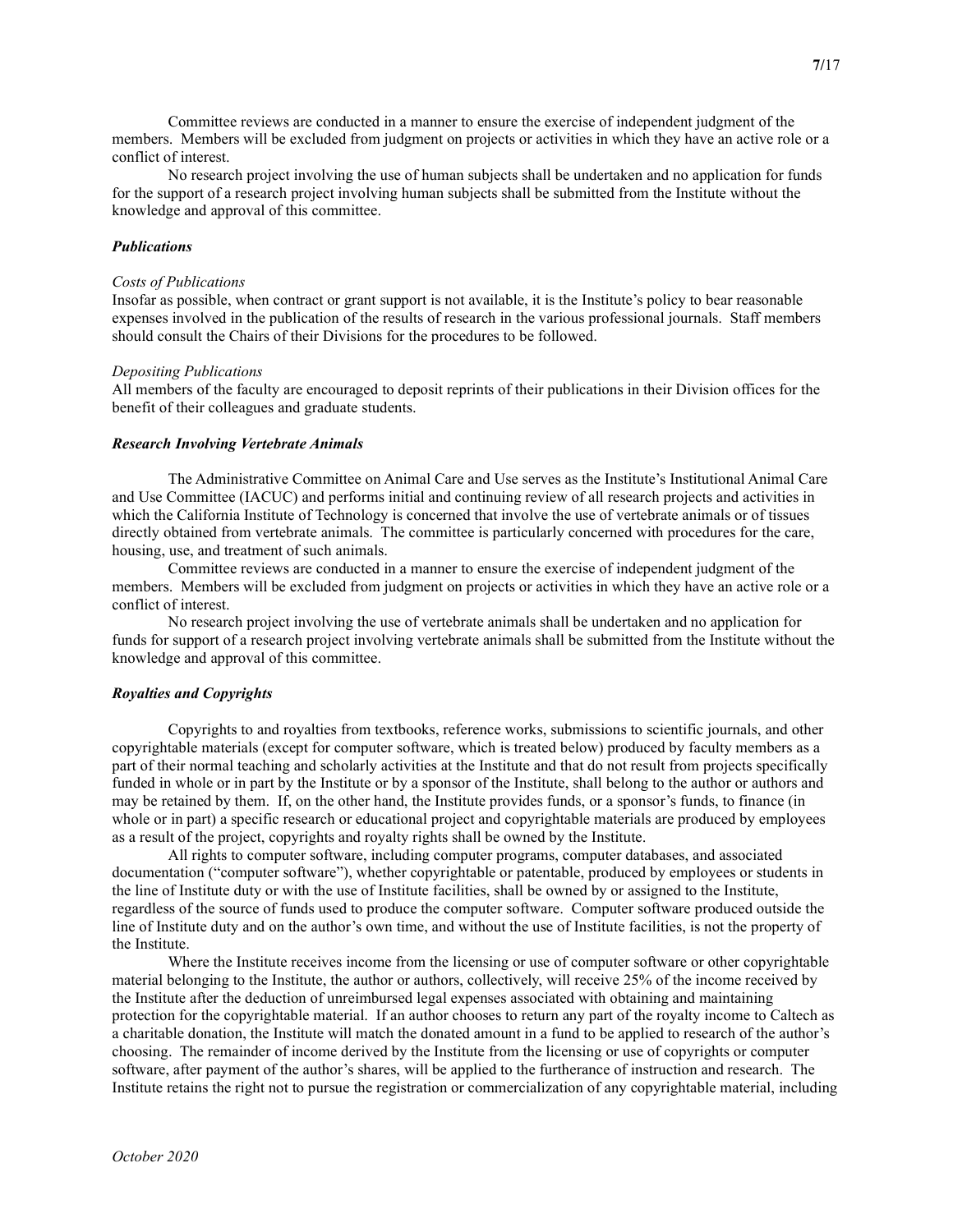computer software. In that event, the Institute may choose to assign the copyrightable material to the author(s) if that is consistent with its legal obligations.

 All Institute employees shall sign a Patent and Copyright Agreement assigning their rights in copyrightable materials authored in the manner set forth above. A copy of the agreement may be obtained from the Faculty Records Office.

 All employees shall report to the Institute immediately any matter that might reasonably be considered to be of a copyrightable nature and that arises in the line of their duties, or as the result of the use of Institute facilities. This obligation is not intended to interfere with the prompt publication of research results.

 Any dispute concerning this policy or the distribution of royalties shall be resolved by appeal to the Provost.

 The Institute places no restrictions on the rights or activities of postdoctoral scholars and research faculty in their subsequent careers after they leave Caltech. If departing research faculty or postdoctoral scholars require access to research data, computer programs, material samples, or other research materials that they helped develop while at Caltech, the Institute will negotiate to provide continuing reasonable access to such materials, appropriate to the circumstances and consistent with its legal requirement to maintain originals of data and other results arising from sponsored research.

#### Authorship Disputes

The faculty and students of the California Institute of Technology are committed to disseminating the results of their research. Therefore, it is common practice to publish the results in professional journals, conference proceedings, and monographs. The authorship of these publications reflects the contributions of all participants in the research, following the accepted practices of the field of study and the Caltech honor code. Authorship requires a significant contribution to the conceptualization, design, execution, evaluation of the data and/or interpretation of the research and a willingness to assume responsibility for one's specific contributions to the research. In addition to authors, it is normal to acknowledge the contributions of people who assisted in the research but did not significantly contribute to the research reported in the publication.

While the broad principles regarding who is listed as an author are universal across fields, practices including the order of authors in multi-authored publications vary by discipline. It is long-standing practice at Caltech that the supervising member of the professorial faculty (the lead member of the professorial faculty in the case of collaborative research) makes the final decisions regarding the authorship of publications because the principal investigator is in the best position to understand the practices of the field and relative contributions of all authors.

On rare occasions, there are disputes regarding authorship. These may result from, but are not limited to, co-authors believing that their place in the list of authors does not fairly reflect their contributions, acknowledged individuals believing that their contributions are significant enough to merit authorship, and collaborative projects across different fields of study that have different practices. It is the policy of Caltech that authorship disputes do not constitute research misconduct.

#### Avoiding Authorship Disputes

Many of these disputes arise from mismatched expectations. Therefore, early, ongoing and open dialog is the most effective means of avoiding an authorship dispute. It is recommended that

- 1. members of the faculty have ongoing conversations with their students, postdoctoral scholars, and collaborators about their authorship expectations and practices;
- 2. authorship be discussed at the beginning of any collaboration and the discussion continue on an ongoing basis as the research evolves; and
- 3. authorship be discussed as soon as a publication is conceived and that discussion continue through the preparation and finalization of the publication;
- 4. members of the faculty consult authorship guidelines provided by agencies such as the National Science Foundation and National Institutes of Health, as well as various technical journals and professional societies in framing their decisions about authorship issues.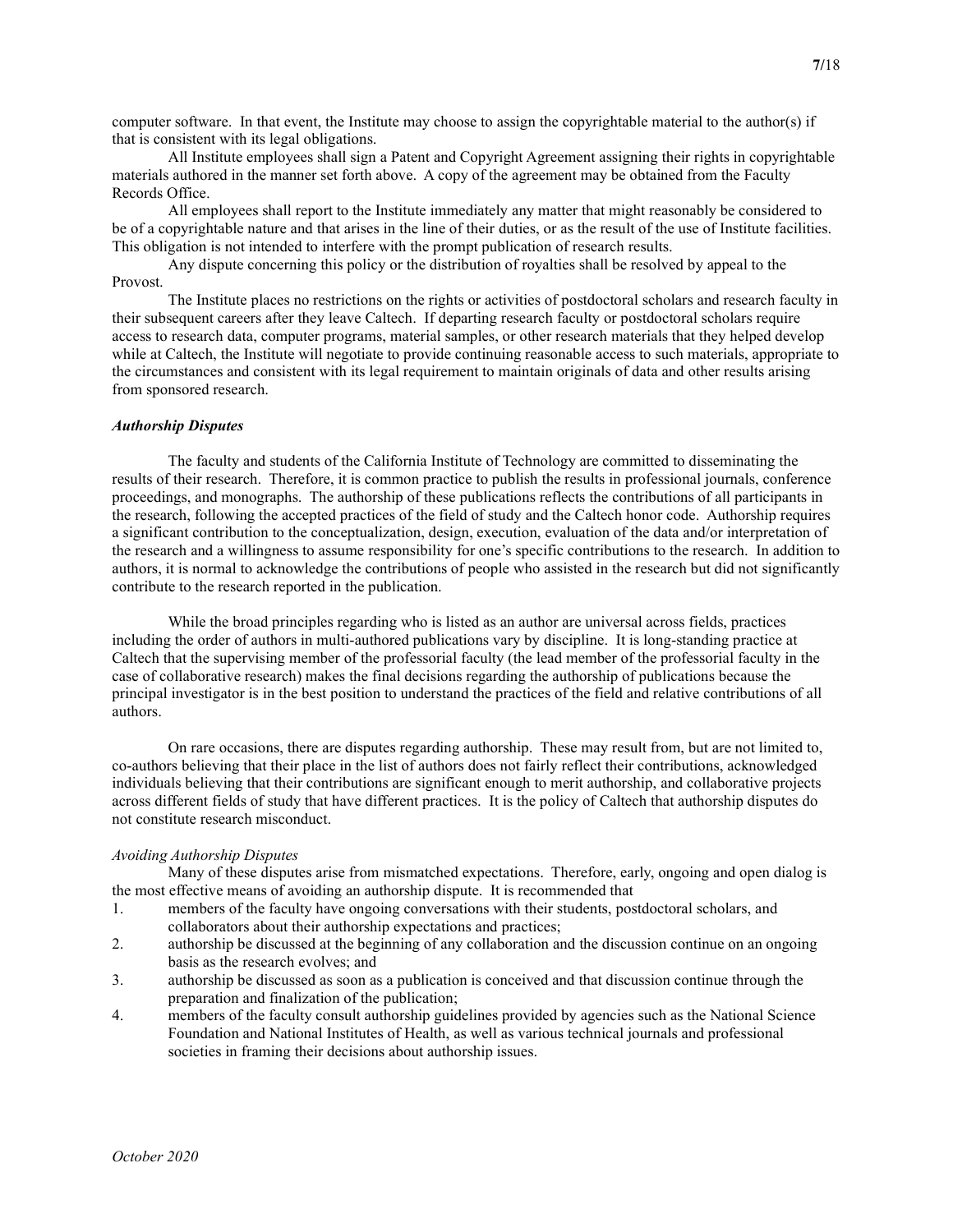- A. If the publication is a result of *research in a single research group*, any disputant who wishes to dispute a decision by the professorial faculty member should follow the following process:
	- 1. Work with the faculty member to try to resolve the dispute;
	- 2. If this does not lead to a resolution, appeal to the Division Chair. The Division Chair will work informally with the faculty member and the disputant to try to resolve the dispute;
	- 3. If this fails, the disputant asks the Division Chair to launch a formal authorship dispute process. The Division Chair, either in person or with the assistance of another uninvolved member of the professorial faculty, will study the matter in detail and make a recommendation in writing to the faculty member. The faculty member may either accept the recommendation or reject it. The rejection has to be in writing, and must explain in the detail the rationale for the rejection of the recommendation. The decision of the supervising faculty member stands. The Division Chair will inform the Office of the Provost of the outcome of the process. The report will include the parties involved, the process, the written recommendation and response. This ends the process.
- B. If the publication is the *result of a collaboration between two research groups* at Caltech, any disputant who wishes to dispute a decision by any of the collaborating professorial faculty members should follow the following process:
	- 1. Work with the collaborating faculty members to try to resolve the dispute;
	- 2. If this does not lead to a resolution, appeal to the Division Chair (or Division Chairs if people from more than one division are involved). The Division Chair(s) will work with the collaborating faculty members and the disputant to try to resolve the dispute;
	- 3. If this fails, the disputant asks the Division Chair to launch a formal authorship dispute process.
		- a. If all the collaborating faculty members are in agreement on the course of action, the Division Chair(s) will follow the process described in A3 above.
		- b. If the collaborating faculty members are not in agreement on the course of action, the Division Chair(s) will appoint a three-member committee of uninvolved members of the professorial faculty to study the matter in detail and make a recommendation in writing. The collaborating faculty members may either accept the recommendation or reject it. The rejection has to be in writing, and must explain in the detail the rationale for the rejection of the recommendation. If all collaborating faculty reject the recommendation, their decision is final and the Division Chair(s) will follow the process described in A3 above. If one collaborating faculty member accepts while another rejects this recommendation, the Division Chair(s) will inform the Office of the Provost of the outcome of the process. The report will include the parties involved, the process, the written recommendation and response. The Provost will convey the fact that there is an authorship dispute and the recommendation of the faculty committee to the publisher of the publication. This ends the process.

## Sponsored Research and Other Sponsored Activities

 This section outlines the policies and procedures involved in soliciting and accepting financial support from external sponsors for research and other types of externally supported activities.

 The Office of Sponsored Research is the Institute administrative office responsible for providing information and administrative guidance to faculty and staff in the preparation and submission of proposals as well as the negotiation and acceptance of awards for the external support of sponsored research and other activities. The office is the official Institute contact point for sponsored activities when a formal agreement, grant, contract, or cooperative agreement with the Institute is contemplated that includes terms and conditions such as ownership of intellectual property and/or data; rights to publish; specification of deliverable items (e.g., periodic research reports, hardware, software, etc.); limitations on the use of funds; specification of milestones, objectives, or spending plans that are required for collecting funds; or specified time periods over which the activity is to be conducted in order for the Institute to receive payment. The sponsors include federal agencies, state and local government agencies, corporations, other universities, independent or government supported research laboratories, voluntary health organizations, or other organizations that customarily support research at colleges and universities.

 The Offices of Corporate or Foundation Partnerships within the Development Office provide assistance and guidance in approaching philanthropic foundations and corporations for obtaining gifts and grants that can be used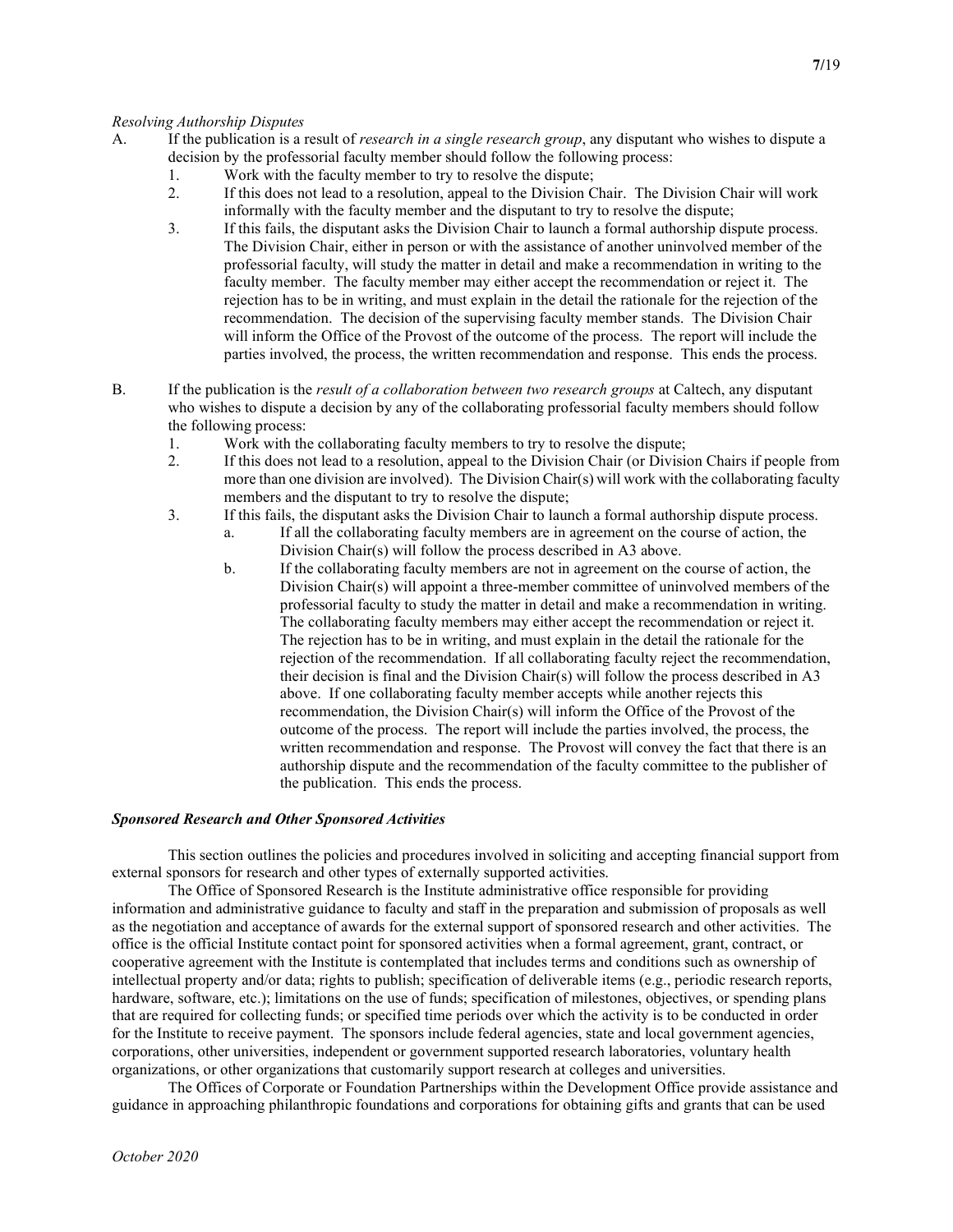for the support of research where the contemplated award to the Institute does not impose conditions on reporting, deliverables, and accountability that are generally found in sponsored projects.

#### Policies Governing Sponsored Research

The extent of the Institute's research program and its ability to be a leader in performing world-class research has been facilitated by the extensive external support obtained from grants and contracts awarded by federal and nonfederal sponsors. While it may be considered desirable to have such external support in order to maintain the magnitude of the Institute's research programs, it is essential that the Institute retain control of its research program and undertake research activities that contribute to its educational and scholarly objectives. To these ends the following policies have been established:

- 1. Faculty members of professorial rank and senior research faculty, under conditions described in Chapter 4, may serve as principal investigators on sponsored research projects. Other faculty, members of the Beckman Institute, postdoctoral scholars, members of the professional staff, or, on rare occasions, other staff members, with the approval of their Division Chair and the Vice Provost, may serve as principal investigator under special circumstances and with the understanding that a supervising professorial faculty member assumes responsibility for the validity and importance of the research and management of the budget. The Institute discourages the use of the term co-principal investigator, except in unusual circumstances. Normally, each project should have a single Principal Investigator, with collaborating individuals listed as co-investigators. More information about the policies and procedures regarding sponsored research can be obtained from the Caltech Office of Sponsored Research.
- 2. Principal investigators and other key members of the sponsored project research team are expected to comply with Institute policies regarding performance of research at the Institute. In addition, they must pay particular attention to those policies and procedures of the sponsor covering certain types of compliances and associated assurances that the Institute must submit when seeking support from the sponsor. The principal investigator will assume the responsibility for seeing that all key members of the research team are familiar with these regulations and policies and that all required assurances and compliances are filed in a manner consistent with good project management and/or required deadlines. Typical federal statutory requirements include assurance of freedom from federal debt; assurance that notification will be given of debarment, suspension, or other personal legal action involvement with a unit of local, state, or federal government; agreement to disclose any type of lobbying activities; familiarity and compliance with procurement integrity and anti-kickback requirements; compliance with policies on ownership of intellectual property, data, and other forms of products resulting from research; adherence to governmentapproved Institute policies and assurances governing the use of human subjects and animals, the use of radioactive materials or radiation-producing sources, the use of techniques involving recombinant DNA molecules, and the use, transportation, or disposal of hazardous materials; and compliance with policies governing conflict of interest or misconduct in science, to name a few. Information on or copies of these regulations and associated assurance documents can be obtained from the Office of Sponsored Research or the Office of Research Compliance.
- 

3. The Institute accepts awards, in the form of a grant, contract, or other type of legal agreement, from an external sponsor for the support of a faculty member's research project if the terms and conditions are consistent with the following principles:

a. The scope of the work shall involve research falling clearly within the Institute's educational and research program, supplementing or making a positive addition to that program, and being of such nature that the Institute would undertake the research if its own funds were adequate.

b. The Institute shall be free to publish and otherwise disseminate the results of sponsored research performed by faculty, staff, or students.

c. To comply with the sponsor's requirements on distribution and other uses of research results, the Institute will normally own the technical data and other products generated from a sponsored project, with the principal investigator and other key members of the research team being permitted to retain copies of such data and information for their own use.

d. Ownership of intellectual property generated from the research shall be governed by the Institute's current policies. Generally, the Institute will retain title to all inventions and possible resulting patents arising from externally sponsored research (see "Patent Policy," this chapter). The sponsor will be given a nonexclusive, royalty-free license, without the right to sublicense, to use or practice a patented invention made solely by Institute employees and resulting from work supported by that sponsor at the Institute.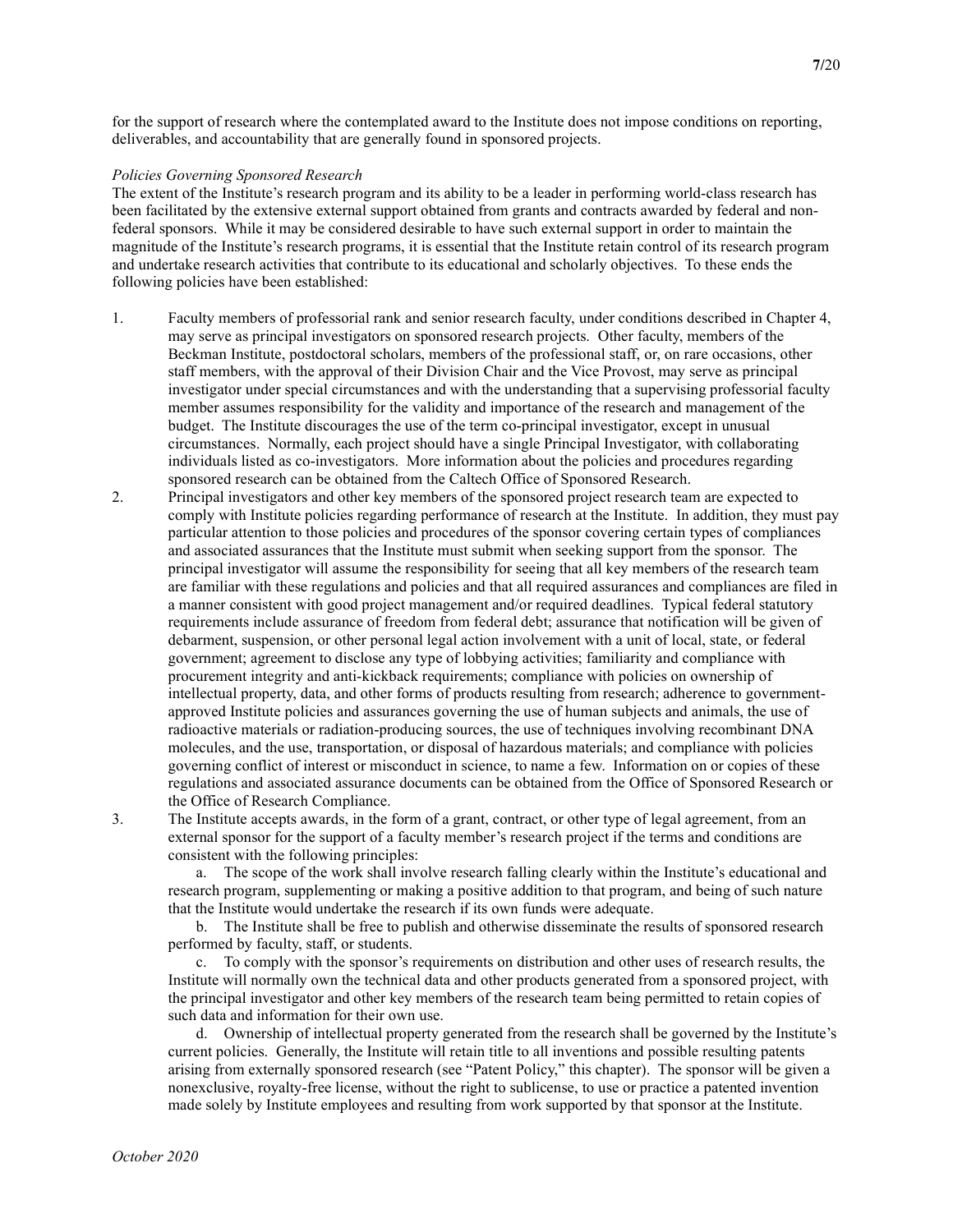Under some circumstances, the Institute may negotiate to grant the sponsor the option of securing an exclusive royalty-bearing license on such inventions and resulting patents (see "Rules Concerning Patent Rights and Research Support," under "Conflict of Interest, Conflict of Commitment, and Technology Transfer," this chapter). Inventions and resulting patents made jointly by Institute and sponsor employees shall be jointly owned. Copyrights shall be owned by the Institute when the copyrighted work is considered to be a work made in the line of Institute duty or with the use of Institute facilities (see "Royalties and Copyrights," this chapter). Licensing of Institute-owned copyrights will generally follow the same policies as for licensing of inventions and patents. Other rights may be granted to the sponsor only with the approval of the Patents and Relations with Industry Committee and, in some cases, the Board of Trustees.

e. The Institute will not undertake classified or proprietary research. Further, the Institute normally does not desire to receive information that the sponsor considers proprietary or confidential.

f. Arrangements with the sponsor shall not impose restrictions on the Institute that are in conflict with its established policies and practices, and should permit performance of the research in the same manner as research financed with the Institute's own funds.

g. Any deviation from the policies set forth under (a) through (f) above requires specific approval of the committee(s) concerned, the President, and if deemed by the President to be desirable, the Board of Trustees. In particular, with suitable approval, awards for work falling outside the Institute's normal program may be undertaken for the government in times of emergency, or if it in other ways qualified as a unique service to the community or the nation's security or well-being.

h. Results of sponsored research or testing shall not be used for advertising, publicity, or other commercial purposes, nor shall the name of the Institute be used in any way, whether in the form of written or verbal statements, that could constitute or imply an endorsement by the Institute of any commercial product or service, without the prior written approval of the Institute.

- 4. The Institute has certain unusual, or even unique, items of equipment or facilities for conducting tests and investigations of various kinds. When mutually advantageous arrangements can be agreed upon, and when the work cannot be conducted as well in the sponsor's own laboratories or in a commercial laboratory, such equipment or facilities may be used for conducting tests or investigations for outside agencies, or the Institute may undertake to design, build, and operate special facilities on a sponsored basis. All such arrangements require the use of a Facilities Use or Technical Services Agreement, negotiated by the Office of Sponsored Research.
- 5. An individual serving as a principal investigator on, or assigned to participate in, sponsored research (whether or not any portion of the individual's salary is charged to the sponsored research funds) shall not by virtue of such an arrangement receive extra compensation unless there is clear and compelling evidence that such duties constitute added responsibilities above and beyond the individual's normal work assignment. When in the judgment of the President or a designee, the direction of important Institute affairs (whether sponsored or not) warrants an adjustment in salary, the individual may be awarded an increase in recognition of the increased responsibilities. Such an increase should be clearly designated as contingent upon the continuation of the additional responsibilities or activities, and the individual will be informed as to what portions, if any, of the salary are on a contingent basis.

#### Procedures for Submitting Proposals and for Accepting Awards

1. Before making any commitment to a potential sponsor, or submitting a written proposal or application for a contract, grant, cooperative agreement, or restricted gift, the faculty member who is to serve as principal investigator or otherwise assume responsibility for the performance of the research program shall make sure that:

a. the project is consistent with the mission and objectives of the Institute and, where appropriate, the Division;

b. the personnel, space, and other necessary physical resources are available or have been provided for in the budget;

- c. commitments for Institute cost sharing or matching funds have been secured;
- d. commitments by proposed participating individuals and/or organizations have been secured; and

e. required Institute and sponsor clearances, approvals, and where necessary, permissions to deviate from Institute policies, have been identified and steps are under way to have these obtained in a timely manner.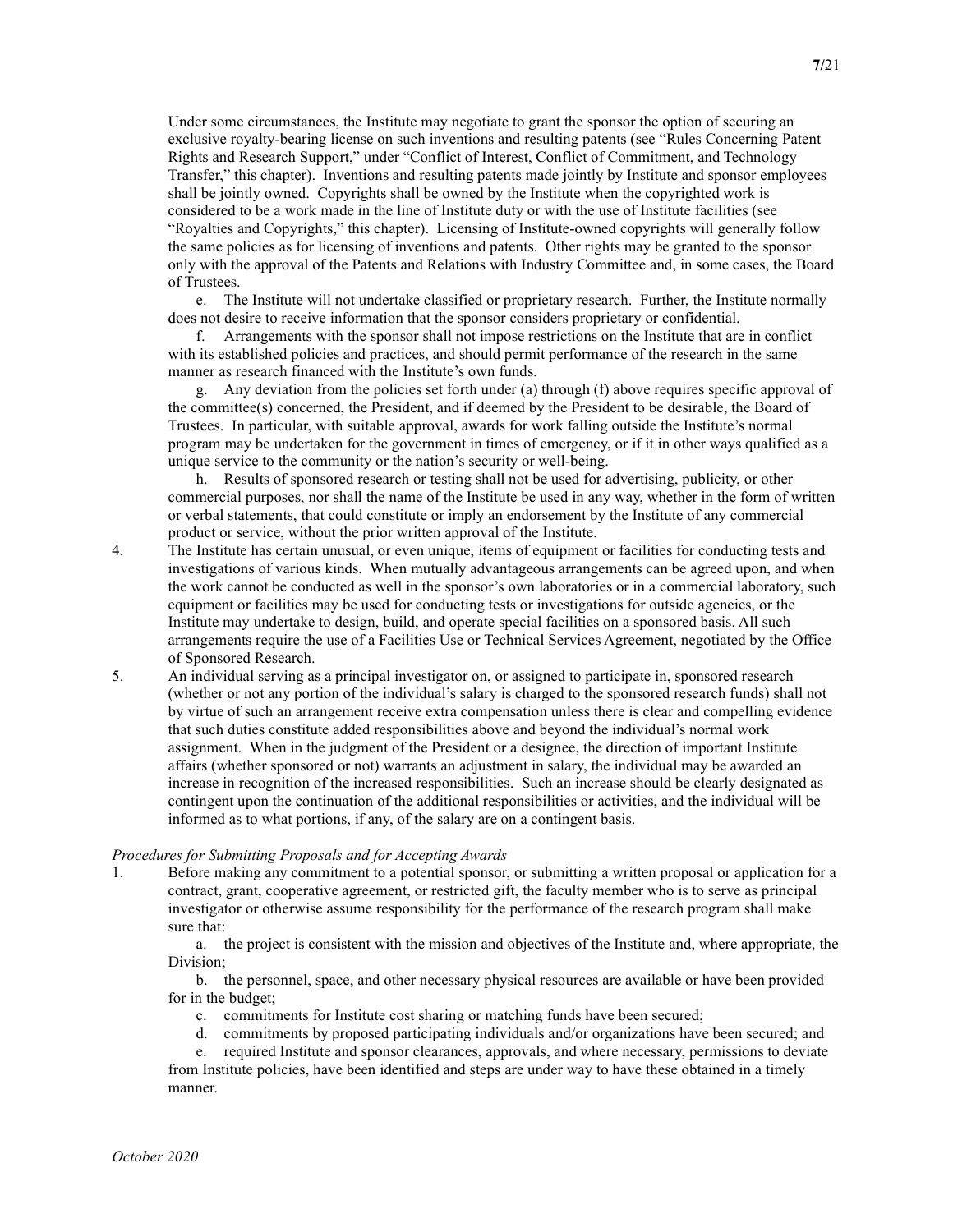2. The following offices or individuals can be contacted for guidance and assistance in dealing with a potential sponsor and submitting a proposal or application:

a. The Division Office—to resolve issues about the content of the planned program; the level of effort of principal investigator and other key individuals; potential possible conflict of interest situations; availability of required resources such as required matching funds, space, and undergraduate and graduate students; and any other matters that would impact the Division or the faculty member's functioning within the Division.

b. The Office of Sponsored Research—for application forms, information on sponsoring agency and Institute policies on sponsored research, budget preparation assistance, and required certifications and/or assurance documents. Sponsored Research can supply sample agreements for use with non-federal sponsors and will normally negotiate the sponsored award terms and conditions on behalf of the Institute.

c. The Offices of Foundation Relations or Corporate Relations—to obtain information and assistance in pursuing restricted or unrestricted gift support or grants from corporations or philanthropic organizations.

d. The Office of the Vice President for Business and Finance—for unusual financial requirements or deviations from the Institute's normal policies on costs to be included in research proposal budgets.

e. The Office of Technology Transfer or the Office of General Counsel—for advice and assistance on matters pertaining to disclosure, ownership, and/or licensing of intellectual property.

f. The Vice Provost—for matters pertaining to the Institute's policies governing research and for approval to serve as a principal investigator for individuals who do not hold a professorial faculty appointment.

g. The Office of Research Compliance—for information regarding compliance with federal and state research regulations and Institute policies governing research.

- h. The Provost—for matters pertaining to academic policy.
- i. The President—for matters of general policy.
- 3. Formal proposals or applications requesting external funding for research and other sponsored activities must be submitted either by the Office of Sponsored Research or the Offices of Foundation Relations or Corporate Relations. All applications for new, noncompeting continuation, renewal, or supplemental awards or revisions to proposals or program budgets requested by the sponsor must be accompanied by a completed Division Approval Form (DAF) that will have the signatures of the appropriate Institute officials who are required to approve certain aspects of the application and contemplated research program. Both new and renewal proposals for sponsored research are required to be reviewed and approved by the Administrative Committee on Sponsored Research, prior to acceptance of any award resulting from the submission. In addition, new proposals that have proposed budgets of \$1,000,000 per year or more and renewal proposals having budgets in excess of \$2,000,000 per year, or any proposals that the President designates, must receive approval from the Executive Committee of the Board of Trustees prior to acceptance of an award. In cases where an agreement is negotiated between a potential sponsor and the Institute prior to submission of a formal proposal, or funds are awarded by a sponsor with the submission of a proposal through normal Institute channels, a statement of work, a budget, and a completed DAF must be processed through the Office of Sponsored Research and approved by the Administrative Committee on Sponsored Research and, when appropriate, the Executive Committee of the Board of Trustees before the Institute will execute the agreement or accept the award. The Office of Sponsored Research will arrange for these reviews and for the necessary Institute signatures on the proposal or application and will negotiate any requirements contained in the award document offered by the sponsor that impact compliance with Institute policies on sponsored research.
- 4. Proposals for testing programs require approval from the Division Chair or other official responsible for oversight of the laboratory or facility to be used in the testing program, and the Office of Sponsored Research.
- 5. Proposals requesting funding for research from external companies in which Caltech employees may have an interest shall be handled by the Office of Sponsored Research, but such requests for funding must be cleared by the Division Chair, and an approved Research Management Plan must be in place prior to the start of negotiations with the company for sponsoring research.
- 6. Requests for restricted and unrestricted gifts to the Institute shall be reviewed by the office of the Vice President for Development and Institute Relations and the Provost before approval by the President.
- 7. Proposals for awards to support graduate student fellowships, individual graduate student financial support applications, and institutional graduate student traineeship applications, require the approval of the Dean of

7/22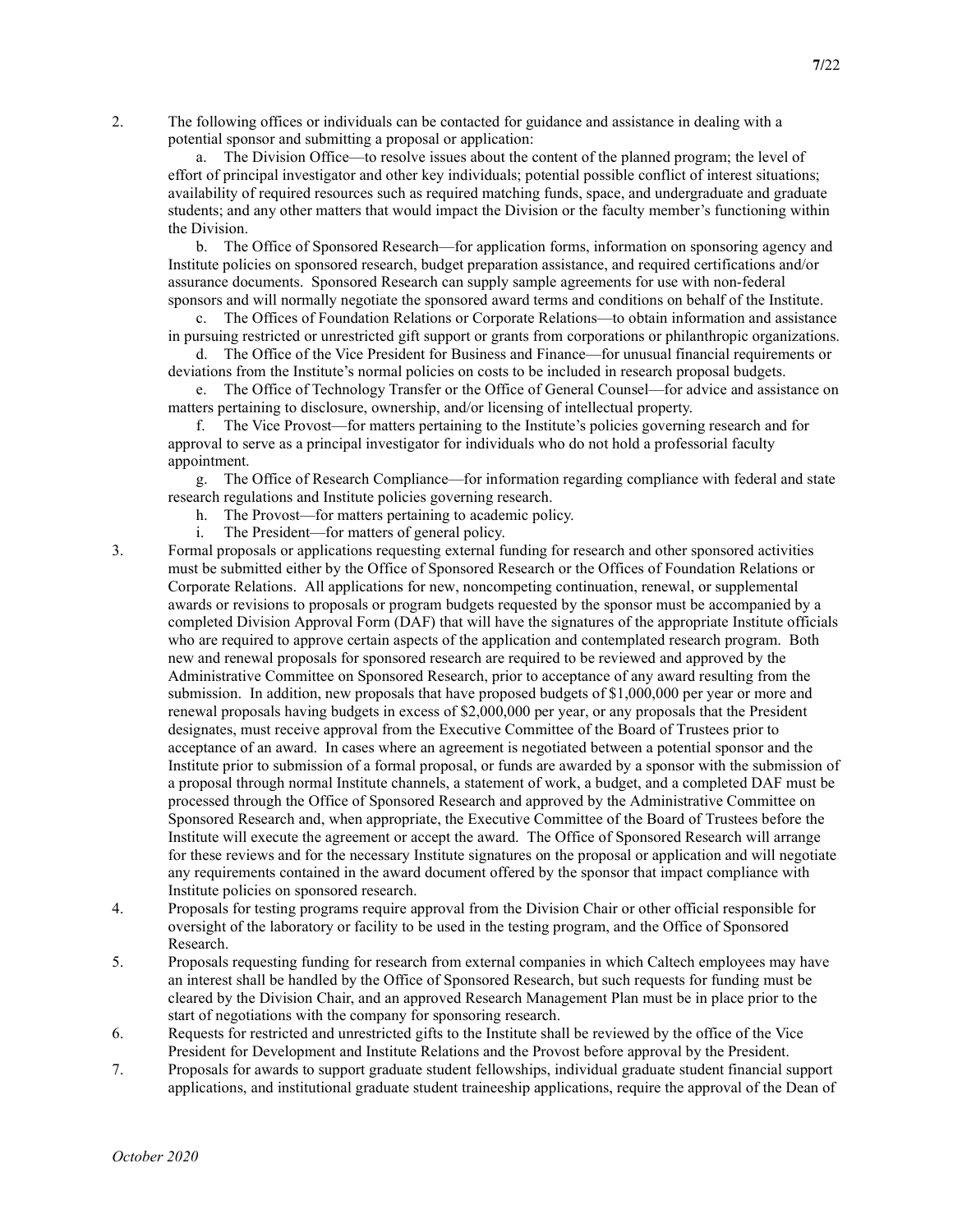Graduate Studies on the DAF, in addition to the normal Division approval, prior to submitting the application to the Office of Sponsored Research for processing and signature.

- 8. Requests for support of educational projects, summer institutes, and similar activities, as well as proposals for support for the purchase of equipment or renovation of facilities shall be handled by the same procedures as described above except that no review and approval by the Administrative Committee on Sponsored Research is required.
- 9. Requests for use of Caltech Facilities or Technical Services provided by Caltech shall be handled by the Office of Sponsored Research who will consult with all appropriate administrative offices.

# Taping of Public Speeches

 It is the practice of the Institute to tape public campus speeches of topical or historical interest. (Public speeches are defined as those given outside normal academic channels in settings easily accessible to public attendance.) However, no taping will be undertaken by the Institute, and no Institute tapes will be made available to the public, without the speaker's permission.

# **Travel**

 All travel will be in accordance with the "Caltech Travel Policy" issued by the Office of Financial Services, or as they may be amended, together with any special instructions enumerated below. Information regarding coverage under the Institute's blanket trip-insurance policy may be obtained from the Human Resources office.

## Method of Transportation

The Board of Trustees has ruled that Institute employees are not permitted to use privately owned aircraft while traveling on Institute business.

#### Travel to Meetings

Within the limits of their budgets, and in the absence of contract or grant support, the Divisions may provide financial assistance to faculty members who are presenting papers at meetings of national professional societies or are attending important committee meetings in this country.

 The Institute is required for income tax purposes to report payments for travel unless an accounting has been filed showing that the travel expense was equal to or in excess of the travel grant.

#### Travel on Institute Business

Faculty members and other employees who travel on authorized Institute business will be reimbursed for necessary expenses incurred in connection with such travel. Upon return, the individual is required to submit a travel expense report to the Travel Department, itemizing expenses of the trip within 30 days after completion of the trip.

## Travel Chargeable to Special Funds and Government Agreements

Reimbursement of travel expenses from special appropriations or funds requires the approval of the person responsible for administering the fund. Travel performed in connection with a government agreement will, in addition, be regulated by the provisions of that agreement.

## Tuition Exemption

 Children of employees may attend the Institute as undergraduate students without payment of the tuition fee, subject to the following provisions:

- 1. The parent must be a full-time, benefit basis employee who has fulfilled the probationary period of employment with the Institute.
- 2. The children must satisfy the regular entrance requirements of the Institute, whether for admission to the freshman class or to one of the upper classes by transfer from another institution of college rank;
- 3. The children must maintain standards of scholarship and conduct considered satisfactory by the deans;
- 4. The children of eligible parents will continue to be eligible if the parent remains at the Institute, retires under an established Institute retirement plan, is on an approved leave of absence, or dies;
- 5. If a parent, whose children are receiving tuition benefits, ceases to be eligible for reasons other than retirement, disability, or death, such tuition benefits shall cease; and